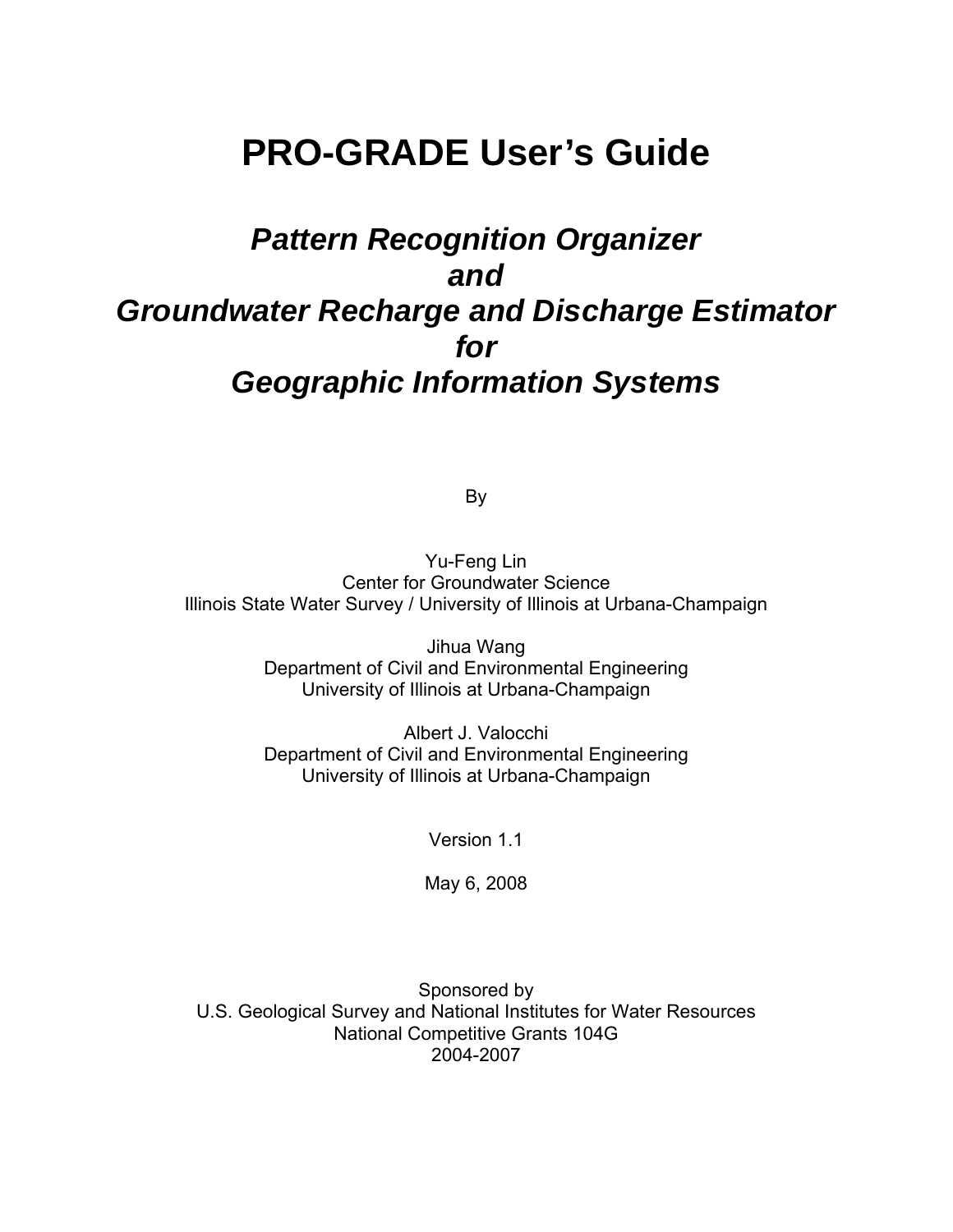# **Table of Contents**

Chapter 1 Introduction

Chapter 2 Installation instructions

- 2.1 Important notes before installation
- 2.2 Software requirements and configuration for PRO-GRADE
- 2.3 Installation processes
- Chapter 3 Pattern Recognition Organizer for GIS (PRO-GIS)
	- 3.1 2D Moving Average (Generalization)
		- 3.1.1 Focal Statistics (FocalStatistics) and Block Statistics (BlockStatistics)
			- 3.1.1.1 Neighborhood Settings for Focal Statistics
			- 3.1.1.2 Neighborhood Settings for Block Statistics
			- 3.1.1.3 Differences Between the Focal Statistics and the Block **Statistics**
		- 3.1.2 Functions and format for statistical calculations
	- 3.2 Normalization
	- 3.3 TV+ $L^1$  Low Pass Filter (TVL1)

Chapter 4 Groundwater Recharge and Discharge Estimator for GIS (GRADE-GIS)

- 4.1 Graphic User Interface
- 4.2 Methodology

Acknowledgements

References

Appendix: Example Case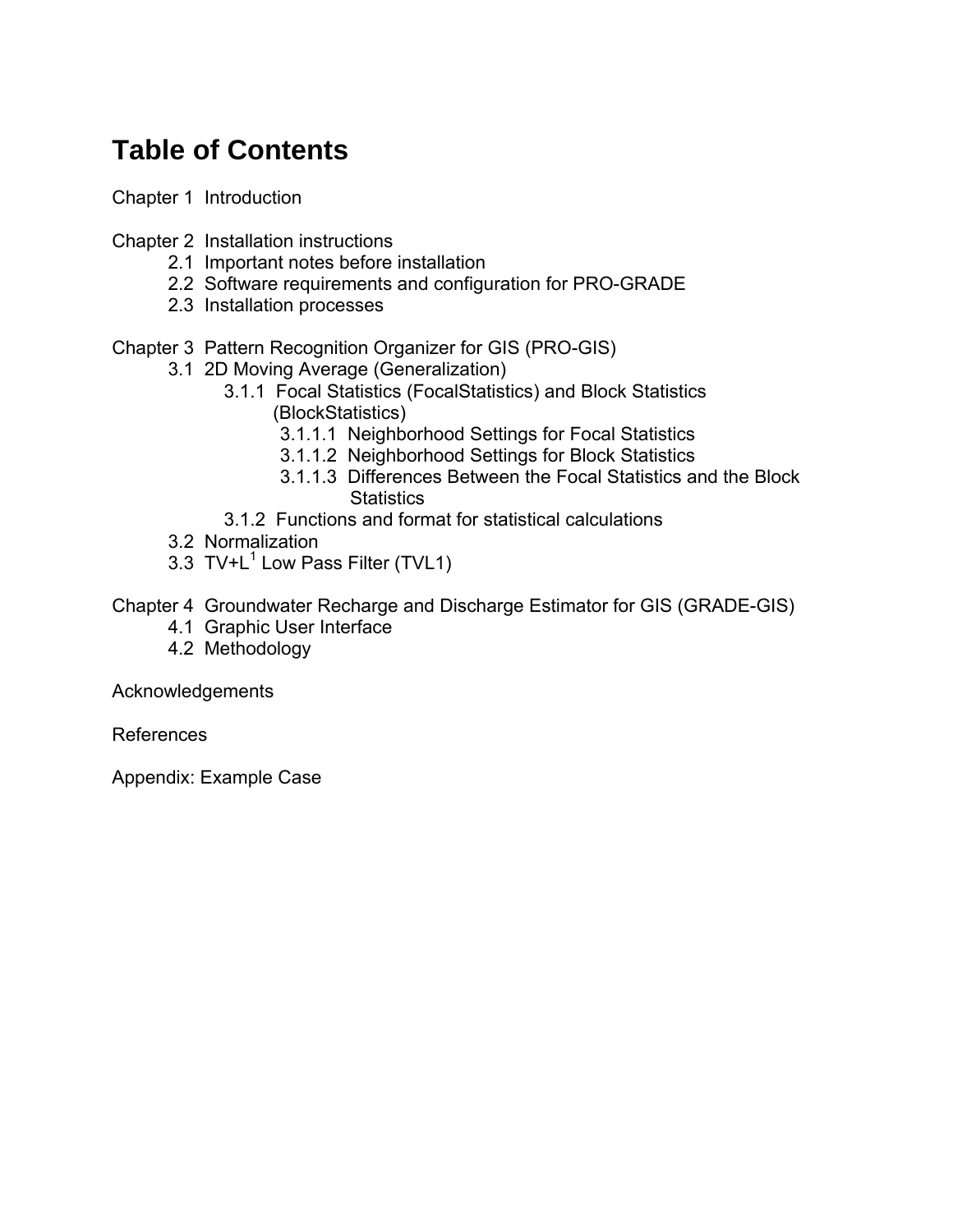## **Chapter 1: Introduction**

PRO-GRADE is a Geographic Information System (GIS) plug-in tool package for recognizing patterns from raster data, such as groundwater recharge and discharge patterns, in ArcGIS 9.2 or later versions. The package consists of two separate programs: (1) the Pattern Recognition Organizer for GIS (PRO-GIS), and (2) the Groundwater Recharge and Discharge Estimator for GIS (GRADE-GIS). PRO-GIS is a general utility that organizes several image processing algorithms into one user interface to offer the flexibility to extract spatial patterns according to the user's needs. It provides generic pattern recognition functions that support virtually any Spatial Decision Support Systems (SDSS) used to assist in management applications such as water resources, land use and agricultural development. GRADE-GIS is a groundwater recharge and discharge estimation interface that requires only hydraulic conductivity, water table and bedrock elevation data for two-dimensional steady state aquifers based on mass balance approaches (Stoertz and Bradbury,1989; Lin and Anderson, 2003).

PRO-GRADE adheres to the default raster file format developed by the Environmental Systems Research Institute, Inc. (ESRI) as the standard for storing spatial information. The computations are performed in double-precision floating point although the raster files store the data in single-precision floating point using scientific notation. Several ArcObjects developed by ESRI were also utilized for spatial data access and mapping. The package was coded using Microsoft Visual Basic in Microsoft Visual Studio 2005.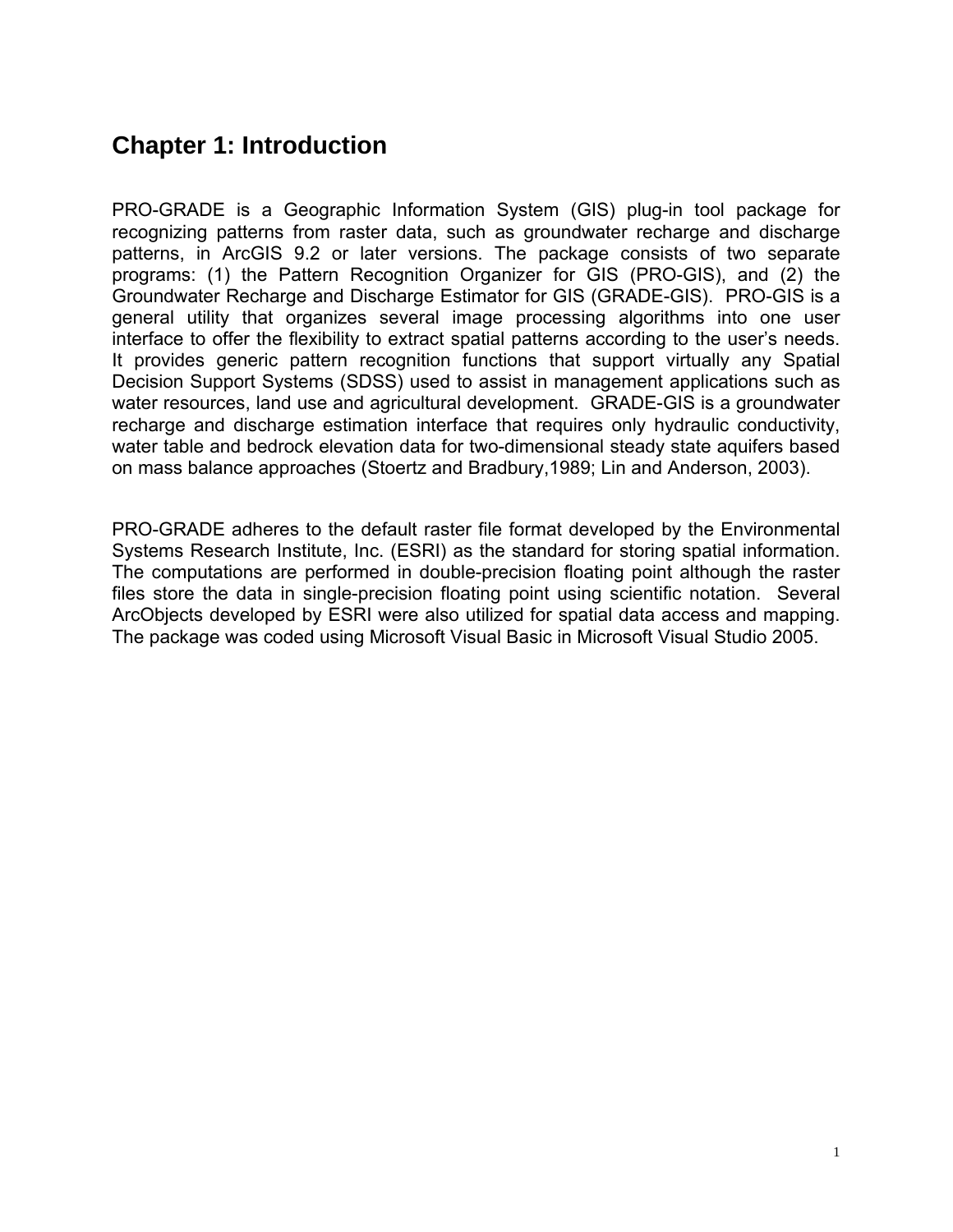# **Chapter 2: Installation instructions**

The software environment configuration, preinstallation requirements and installation steps are described in this chapter. The current version of PRO-GRADE has been tested on personal computers using Microsoft Windows XP and Vista operating systems.

### **2.1 Important notes before installation**

If the previous version of PRO-GRADE (called "PRU" in the beta version) is installed, it must be uninstalled by using Add or Remove Programs in the Control Panel prior to installing the current version of PRO-GRADE. If the user needs to upgrade from ArcGIS 9.1 to ArcGIS 9.2, the previous version of PRO-GRADE must be uninstalled *before* uninstalling ArcGIS 9.1. Otherwise, the previous version of PRO-GRADE cannot be uninstalled because the ArcGIS 9.1 environment will not be available.

### **2.2 Software requirements and configuration for PRO-GRADE**

### **PRO-GRADE requires the following preinstalled software:**

- 1. Operating System: Windows XP SP2 or Windows Vista
- 2. Minimum ArcGIS Release: 9.2
- 3. ArcGIS Service Pack 2
- 4. ArcMap Spatial Analyst Extension
- 5. ArcGIS.NET support
- 6. Minimum .NET Release: .NET Framework 2.0

Several error messages may appear during the PRO-GRADE installation process if the required software packages are not completely installed prior to the PRO-GRADE installation. Figure 1 shows an example of an error message that can occur during the PRO-GRADE installation process.

| <b>PRO-GRADE</b>                                                                                                                                                      |  |
|-----------------------------------------------------------------------------------------------------------------------------------------------------------------------|--|
| Unable to get installer types in the c:\program files\isws\pru_rd_beta1\template.dll<br>assembly. -- > One or more of the types in the assembly unable to load.<br>ПΚ |  |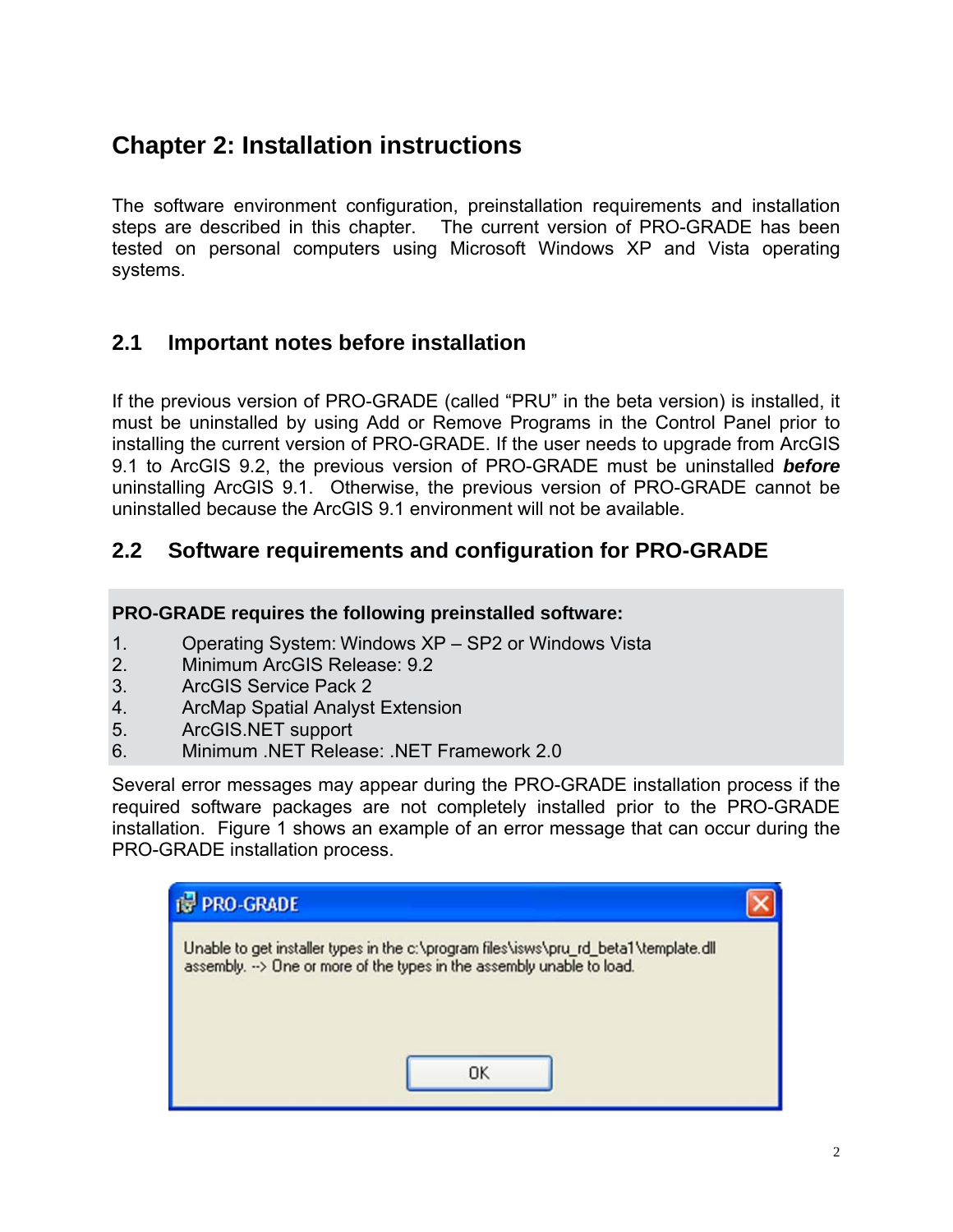### **Figure 1. Example error message during installation process caused by insufficient software requirements in ArcGIS**

### **2.3 Installation processes**

### **Step 1: Install full ArcGIS.NET support.**

Full ArcGIS.NET support must be installed before installing the PRO-GRADE package. ArcGIS.NET support can verified in Windows by clicking Start | Control Panel | Add or Remove Programs | ArcGIS | change-modify. Then select Modify in ArcView Setup (Figure 2) and enable the entire .NET support feature (Figure 3).

| <b>Ref</b> ArcView Setup |                                                                                                                                         |
|--------------------------|-----------------------------------------------------------------------------------------------------------------------------------------|
| Application Maintenance  | Select the maintenance operation to perform.                                                                                            |
| Modify)                  | Change which application features are installed. Displays the<br>Select Features dialog, which lets you configure individual features.  |
| Repair                   | Reinstall missing or corrupt files, registry keys, and shortcuts.<br>Preferences stored in the registry may be reset to default values. |
| Remove                   | Uninstall ArcGIS Desktop from this computer.                                                                                            |
|                          | Next<br>Cancel<br>< <u>B</u> ack                                                                                                        |

**Figure 2. ArcView Setup**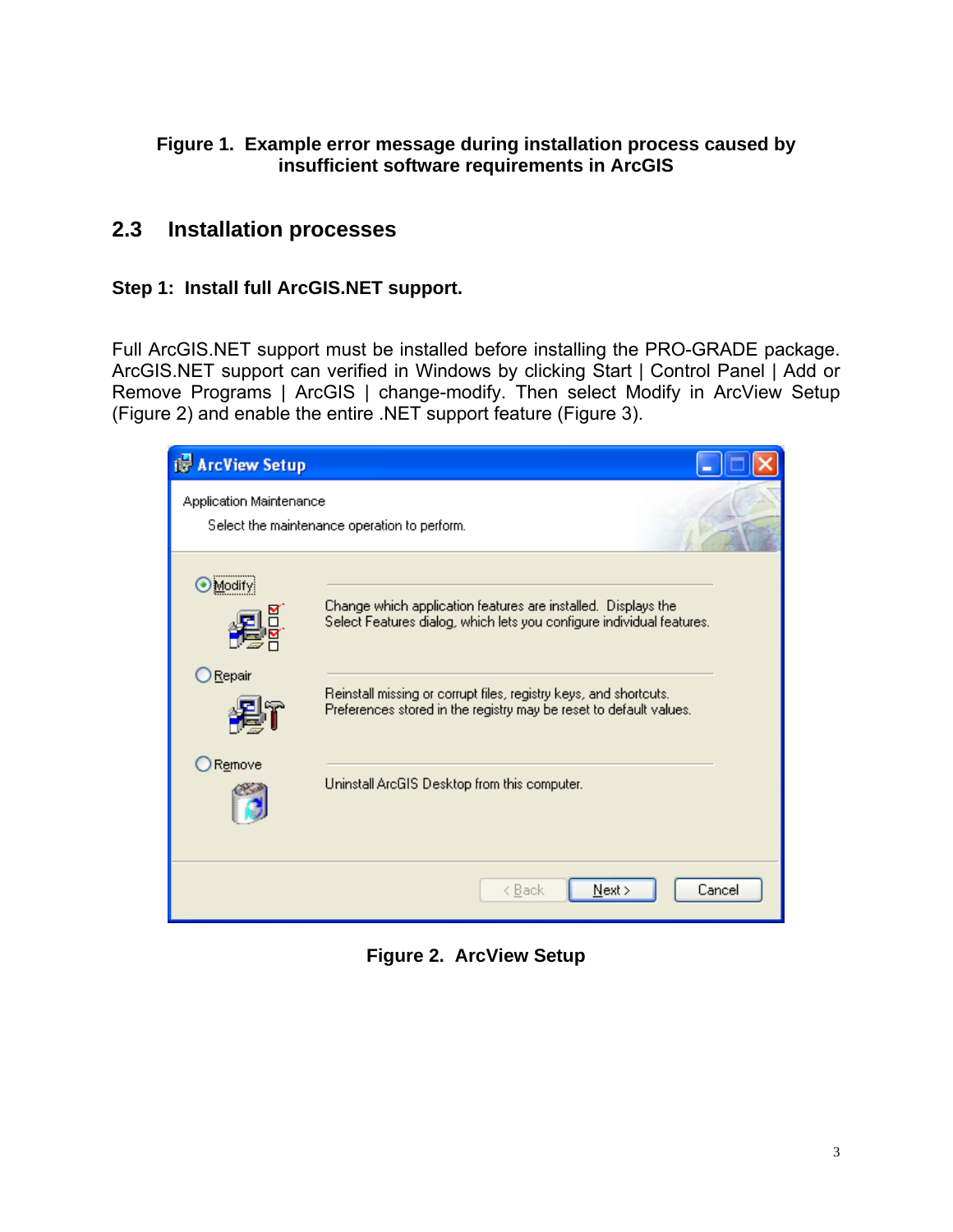| <b>Ref</b> ArcView Setup                                                                                                                                                                                                                                                   |                                                                                                                                                                                                                                                                                            |
|----------------------------------------------------------------------------------------------------------------------------------------------------------------------------------------------------------------------------------------------------------------------------|--------------------------------------------------------------------------------------------------------------------------------------------------------------------------------------------------------------------------------------------------------------------------------------------|
| <b>Select Features</b><br>Please select which features you would like to install.                                                                                                                                                                                          |                                                                                                                                                                                                                                                                                            |
| Applications<br>ArcCatalog<br>ArcMap<br>ArcReader<br>Styles<br>Œ<br>Templates<br>Ŧ<br>.NET Support<br>Ŧ<br>…i∈∎∽<br>Will be installed on local hard drive.<br><b>B</b> & Entire feature will be installed on local hard drive.<br>Entire feature will be unavailable.<br>× | Feature Description:<br>Select this feature to install the ArcGIS .NET<br>primary interop assemblies into the global<br>assembly cache. These are required to<br>develop and use ArcGIS .NET customizations.<br>This feature will remain on your local hard.<br>drive.<br>vour hard drive. |
| Disk Cost<br><b>Help</b><br>Reset                                                                                                                                                                                                                                          | < <u>B</u> ack<br>Next ><br>Cancel                                                                                                                                                                                                                                                         |

**Figure 3. Selecting and installing ArcGIS.NET** 

### **Step 2: Install ArcGIS9.2 Updates**

Service packs (SP2 or later) for ArcGIS 9.2 must be installed prior to installing PRO-GRADE. An error message similar to the error message shown in Figure 2 may appear during the PRO-GRADE installation if SP2 or later is not preinstalled. Be sure to contact your GIS manager for proper SP2 installation since every organization has different GIS server configurations.

### **Step 3: Install the .NET framework**

Microsoft.NET framework 2.0 (or later) must be installed prior to installing PRO-GRADE,. At the time of the writing of this guide, Microsoft .NET Framework Version 2.0 was available for free download at:

http://www.microsoft.com/downloads/details.aspx?familyid=0856eacb-4362-4b0d-8eddaab15c5e04f5&displaylang=en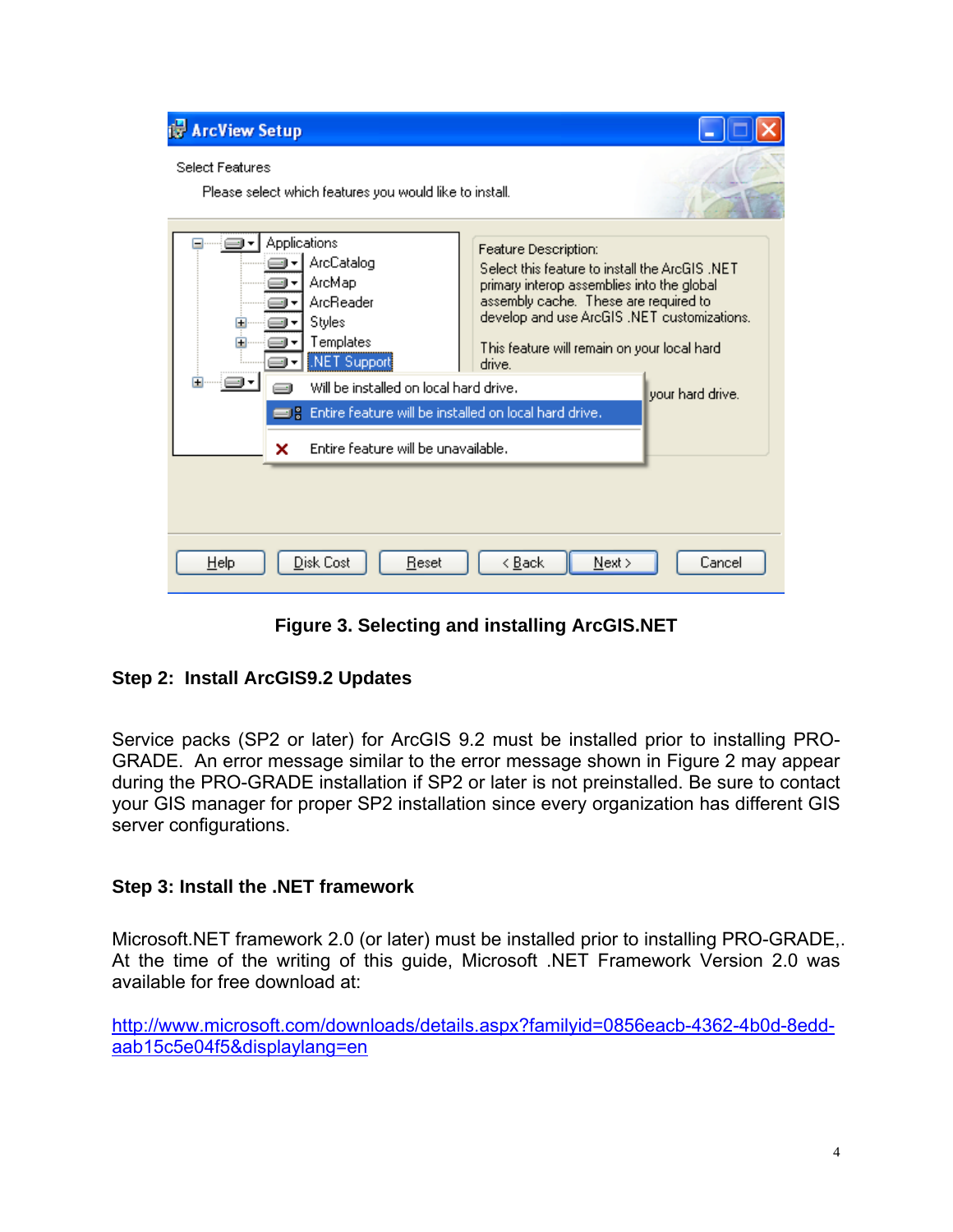#### **Step 4: Install PRO-GRADE.**

Download and unzip the PRO-GRADE zip file to a temporary folder. From the unzipped package, select the PRO-GRADE folder and click setup.exe; PRO-GRADE installation will start. The program directory can be specified during installation as shown in Figure 4. After installation is complete, start ArcMap, then click Tools | Customize as shown in Figure 5. Clicking on PRO-GRADE in the Categories window will display two icons in

the Commands window. Drag the icon  $\frac{\Box}{\Box}$  for PRO-GIS and the icon  $\frac{1}{\Box}$  for GRADE-GIS from Commands to the ArcMap toolbar as the red arrows show in Figure 5. Complete the step by clicking Close in the Customize dialog box.

| <b>IF PRO-GRADE</b>                                                                                          |  |  |  |
|--------------------------------------------------------------------------------------------------------------|--|--|--|
| <b>Select Installation Folder</b>                                                                            |  |  |  |
| The installer will install PRO-GRADE to the following folder.                                                |  |  |  |
| To install in this folder, click "Next". To install to a different folder, enter it below or click "Browse". |  |  |  |
| Folder:<br>C:\Program Files\ISWS\PRO-GRADE\<br>Browse<br>Disk Cost                                           |  |  |  |
| Install PRO-GRADE for yourself, or for anyone who uses this computer:                                        |  |  |  |
| Everyone                                                                                                     |  |  |  |
| ⊙ Just me                                                                                                    |  |  |  |
| Cancel<br>< Back<br>Next >                                                                                   |  |  |  |

**Figure 4. Installing PRO-GRADE in a user-specified directory**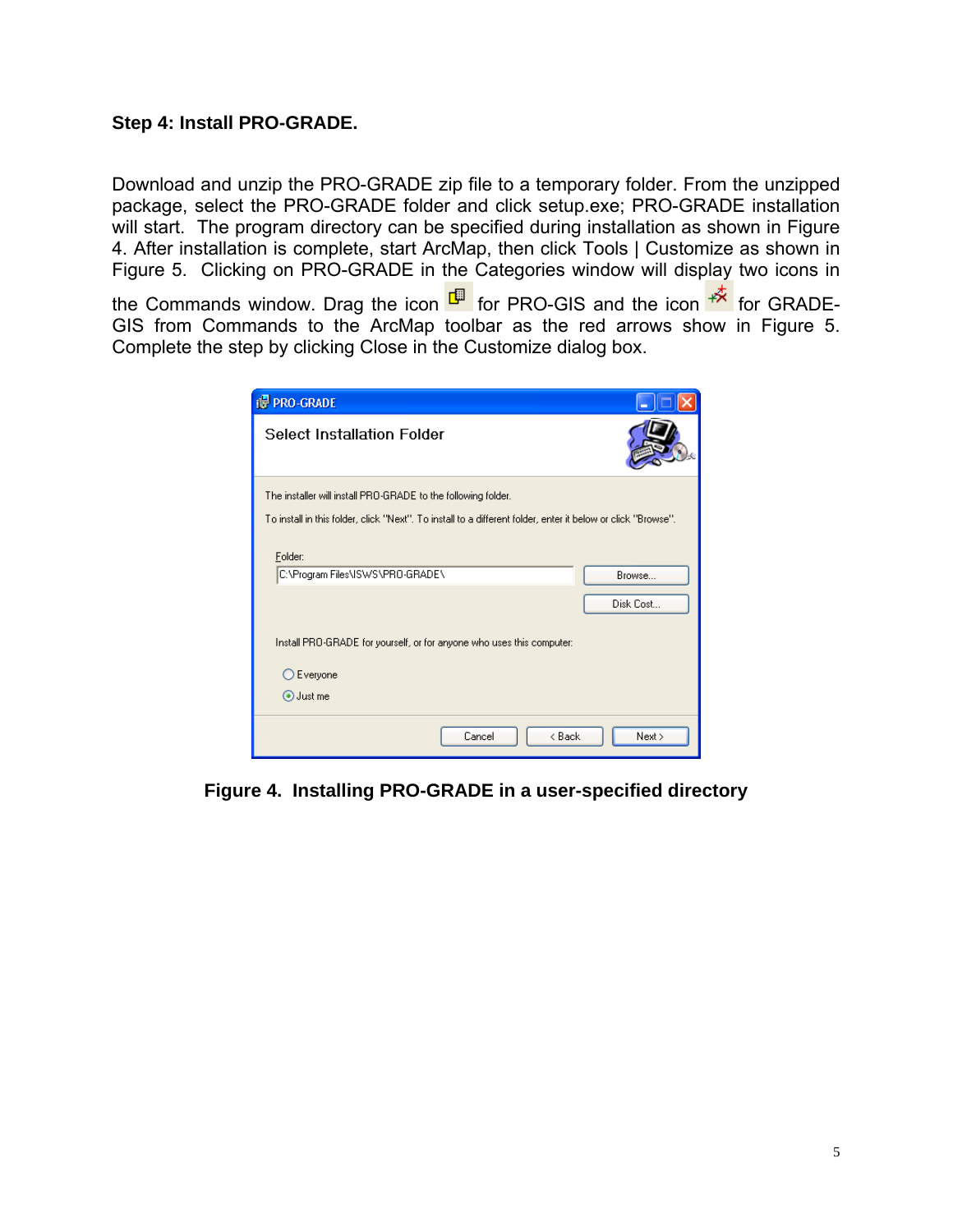

**Figure 5. Installing PRO-GIS and GRADE-GIS icons in the ArcMap toolbar** 

### **Step 5: Enable Spatial Analyst.**

The spatial analyst extension must be activated in ArcMap in order to fully utilize PRO-GIS. This extension can be accessed from the ArcMap main menu bar by clicking on Tools | Extensions (Figure 5). Check Spatial Analyst in the Extensions window and then click on Close as shown in Figure 6. If the spatial analyst extension is not activated, an error message ("Check spatial analyst license: the parameter is incorrect") will appear when the 2D Moving Average is executed in PRO-GIS.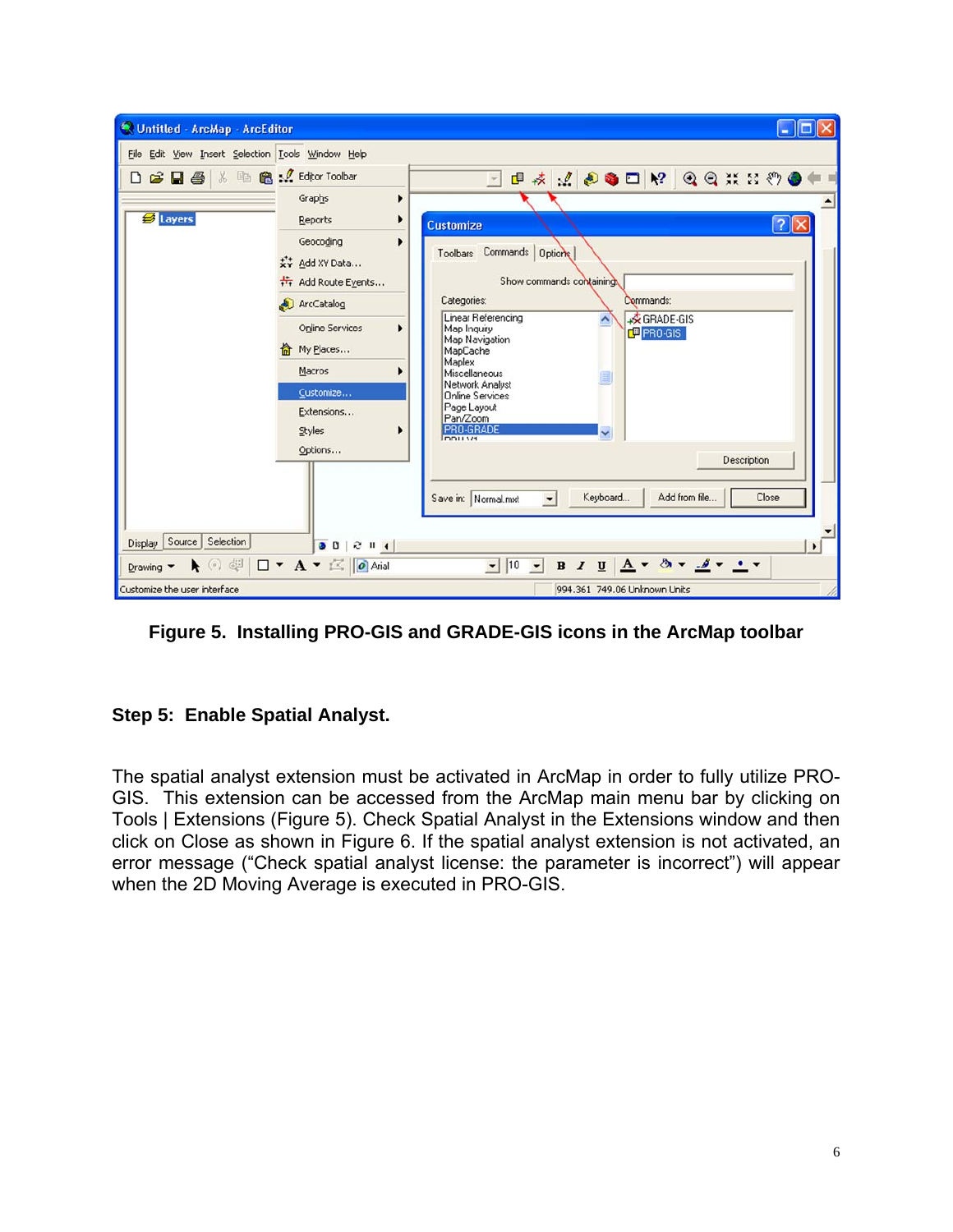| <b>Extensions</b>                                                                                                                                                                                                                                                                                                  |       |
|--------------------------------------------------------------------------------------------------------------------------------------------------------------------------------------------------------------------------------------------------------------------------------------------------------------------|-------|
| Select the extensions you want to use.<br>■ 3D Analyst<br>ArcScan<br>П<br>Data Interoperability<br>M Geostatistical Analyst<br>$\Box$ Maplex<br>□ Network Analyst<br>□ Publisher<br>$\Box$ Schematics<br>☑ Spatial Analyst<br>--☑ Survey Analyst<br>Ξ<br>Survey Editor<br>Tracking Analyst (License not available) |       |
| Description:<br>3D Analyst 9.2<br>Copyright ©1999-2006 ESRI Inc. All Rights Reserved<br>Provides tools for surface modeling and 3D visualization.                                                                                                                                                                  |       |
| <b>About Extensions</b>                                                                                                                                                                                                                                                                                            | Close |

**Figure 6. Enabling the Spatial Analyst extension**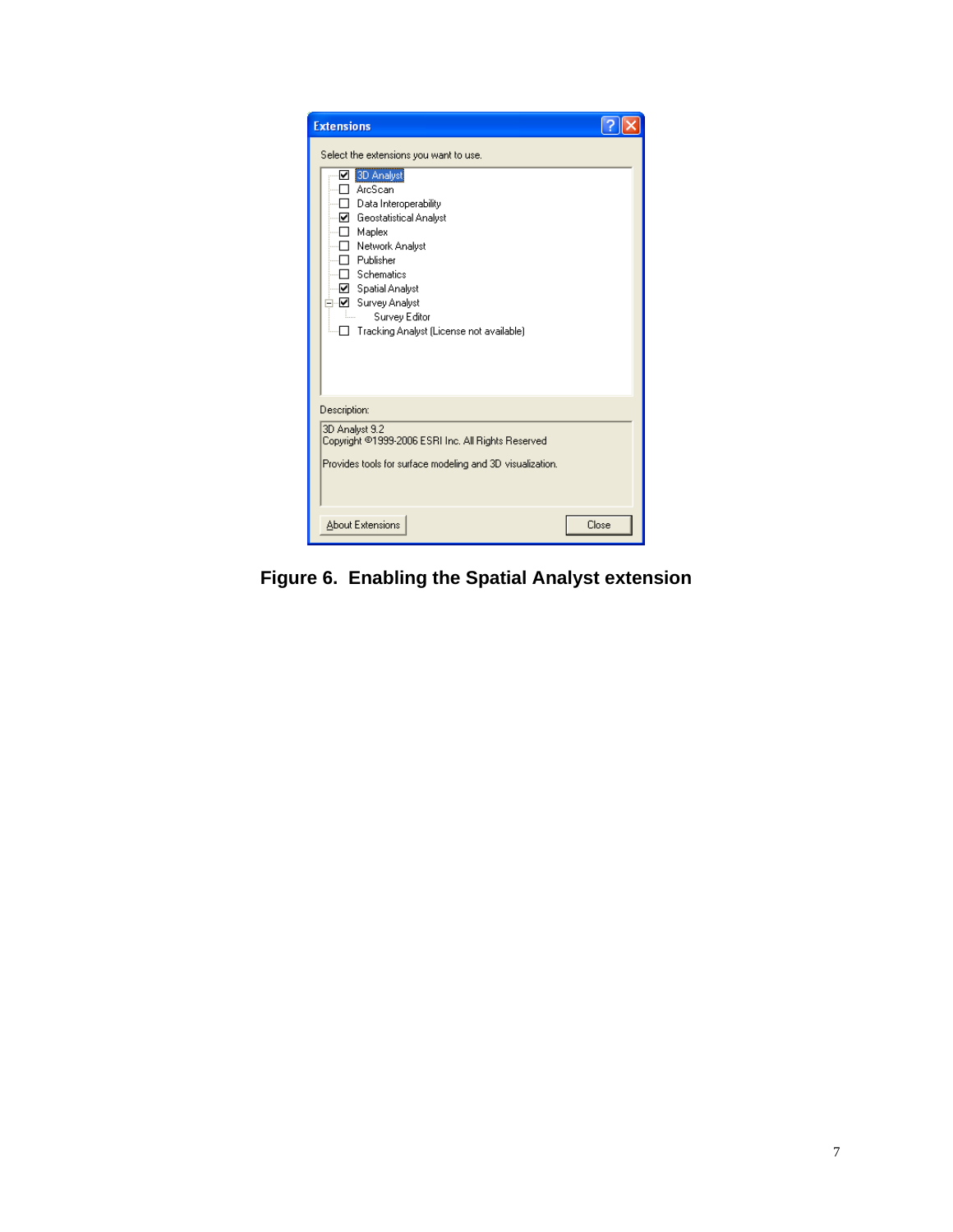# **Chapter 3: Pattern Recognition Organizer for GIS (PRO-GIS)**

PRO-GIS demonstrates the benefit of organizing multiple image processing algorithms into one graphical user interface (GUI). This organization provides an efficient and systematic approach for scientists to analyze and compare data and unquantifiable information. Numerous image processing algorithms can be added to the GUI through the use of Microsoft Visual Basic. PRO-GIS can work with three methods of image processing: (1) existing program objects, (2) existing codes for traditional algorithms, and (3) code written within PRO-GIS for new algorithms. Future developers will be able to use these three methods to expand the capabilities of PRO-GIS and tailor the application to the needs of each individual project.

#### **Launching PRO-GIS**

Before using PRO-GIS, the user must import at least one raster file into ArcMap. If the user has only feature layers instead of raster files, the feature layers can be converted

to raster files using ArcToolbox by clicking Conversion Tool | To Raster | Feature to Raster.

Clicking the PRO-GIS icon  $\frac{\Box}{\Box}$  on the ArcMap tool bar launches the GUI, as shown in Figure 7. The input raster layer for the pattern recognition process can be selected from the dropdown list or by clicking "Browse" to select a raster in the "Input/Output" area.

There are three image processing methods available in the present version of PRO-GIS: 2D Moving Average, Normalization and TVL1 Low Pass Filter.

After PRO-GIS processes the data, the output files can be saved to the default output directory (C:\) or to a user-specified directory. The user-specified directory must be present before trying to save the result raster file. PRO-GRADE is not currently capable of generating new folders. If the user-specified directory does not exist, an error message ("Could not find a part of the path …\treatpru.txt") may appear. PRO-GIS closes after the output raster file is successfully saved to the specified directory. PRO-GIS will not overwrite the existing file. Therefore, the user must create a new output raster name in the specified directory in order to prevent the error message "Raster: SaveAs File already exists". The default symbology for the result raster file is "stretched", but can easily be modified using the properties dialog for the raster layer.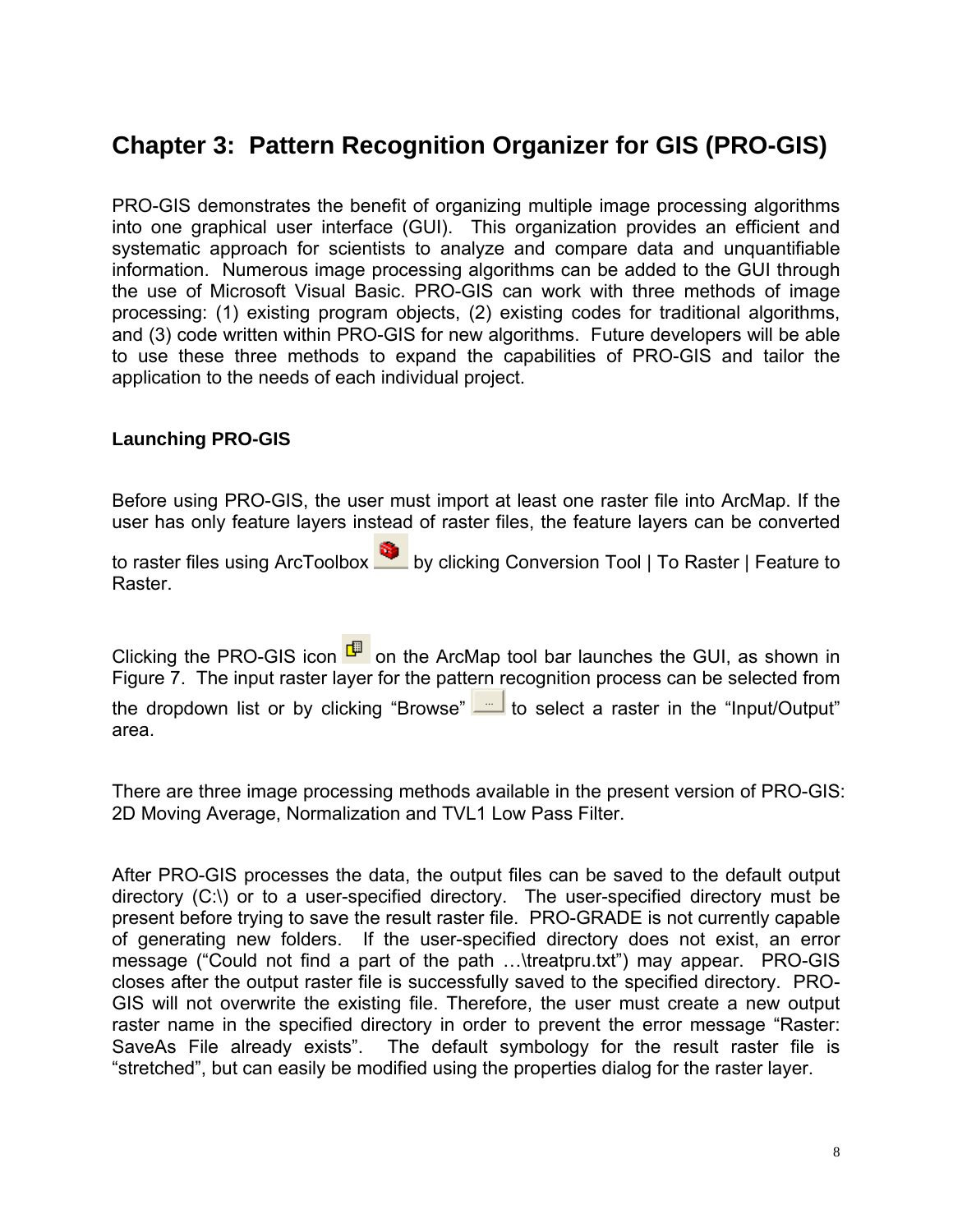

**Figure 7. The PRO-GIS GUI** 

# **3.1 2D Moving Average (Generalization)**

The Spatial Analyst Extension must be enabled (Section 2.1, Step 5, Figure 6) before trying to calculate the 2D moving average, because the average is calculated using the Generalization ArcObject in Spatial Analyst. This function set will demonstrate the flexibility of PRO-GIS in using existing program objects as mentioned above.

There are two main methods to calculate a 2D moving average: focal statistics and block statistics, which use the FocalStatistics and BlockStatistics ArcObjects, respectively. For each method, several statistical calculations are available, including majority, maximum, median, minimum, minority, range, standard deviation (STD) and variety. The default method is focal statistics - median.

As shown in Figure 7, the width and height of the moving window for averaging computations can be specified in the corresponding textboxes. The default width and height must be equal to or greater than 2 in order to generate sufficient results. If the "Lock Aspect Ratio of Width and Height" checkbox is activated, the width and height will be modified simultaneously. A larger sized moving window usually requires more computation time.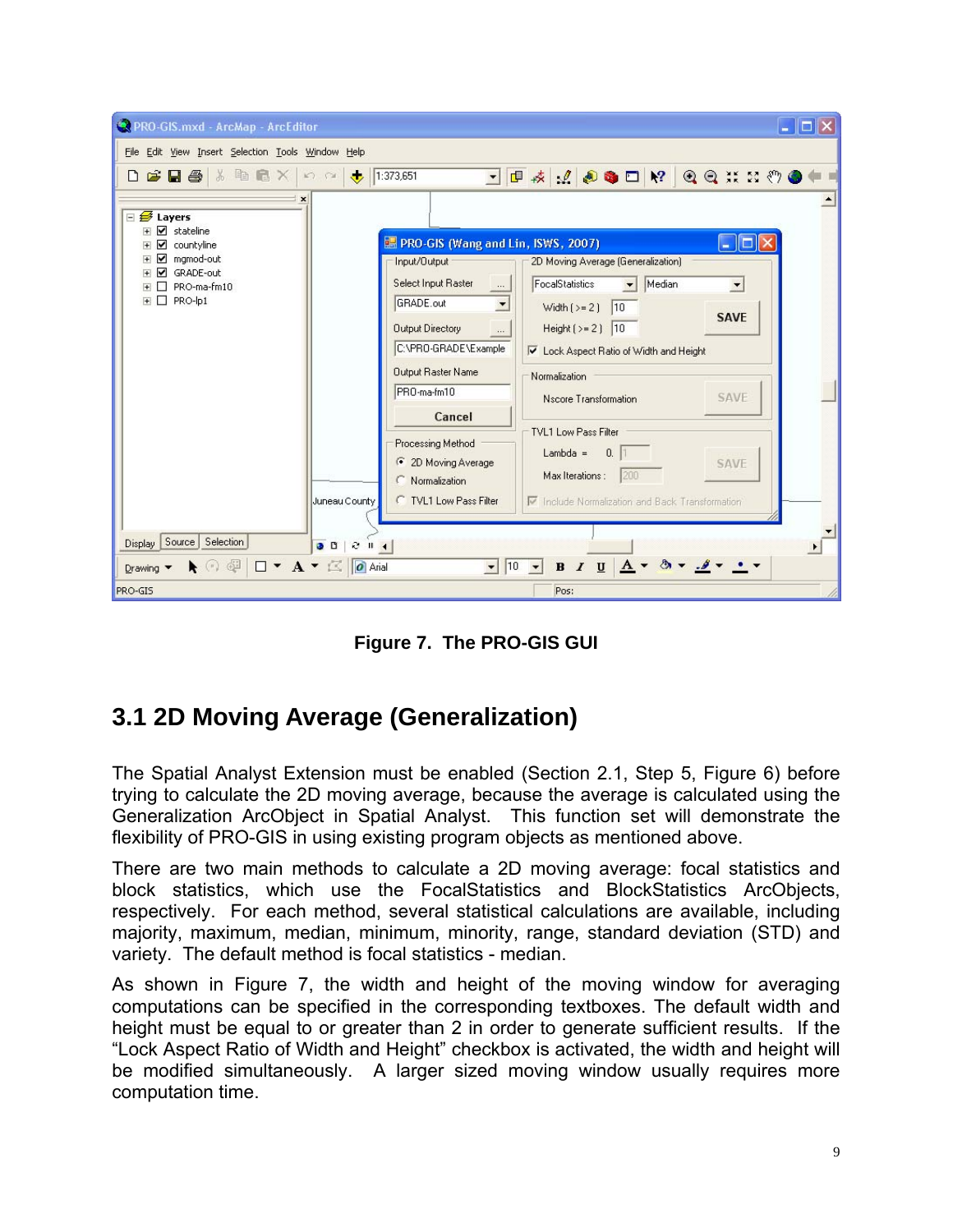Since the functions for 2D Moving Average are directly inherited from Generalization ArcObjects, the following subsections are summaries taken from the ESRI Developer Network website and ArcGIS 9.2 Desktop Help (ESRI, 2005) for users' convenience. More detailed information regarding Generalization in the Spatial Analyst Extension is available at the ESRI Developer Network website.

# **3.1.1 Focal Statistics (FocalStatistics) and Block Statistics (BlockStatistics)**

The Focal Statistics and Block Statistics options calculate a statistic on a raster over a specified neighborhood (ESRI, 2005) based on different neighborhood configurations. Although the original Generalization ArcObjects offers more options, the default neighborhood shape (or moving window) of the area around each cell used to calculate the statistic in PRO-GIS is a rectangle.

# **3.1.1.1 Neighborhood Settings for Focal Statistics**

The Focal Statistics function calculates a statistic on a raster over a specified neighborhood. The rectangle is the default shape of the area around each cell used to calculate the statistic. The x, y position for the processing cell within the neighborhood, with respect to the upper-left corner of the neighborhood, is determined by the following equations:

- $x = (width of the neighborhood + 1) / 2$
- $y = (height of the neighborhood + 1) / 2$

If the input number of cells is even, the x, y coordinates are computed using truncation. For example, in a 5 x 5 cell neighborhood the x- and y-values are 3, 3. In a 4 x 4 neighborhood the x- and y-values are 2, 2.



**Figure 8. Neighborhood Settings for Focal Statistics (from ArcGIS 9.2 Desktop Help)**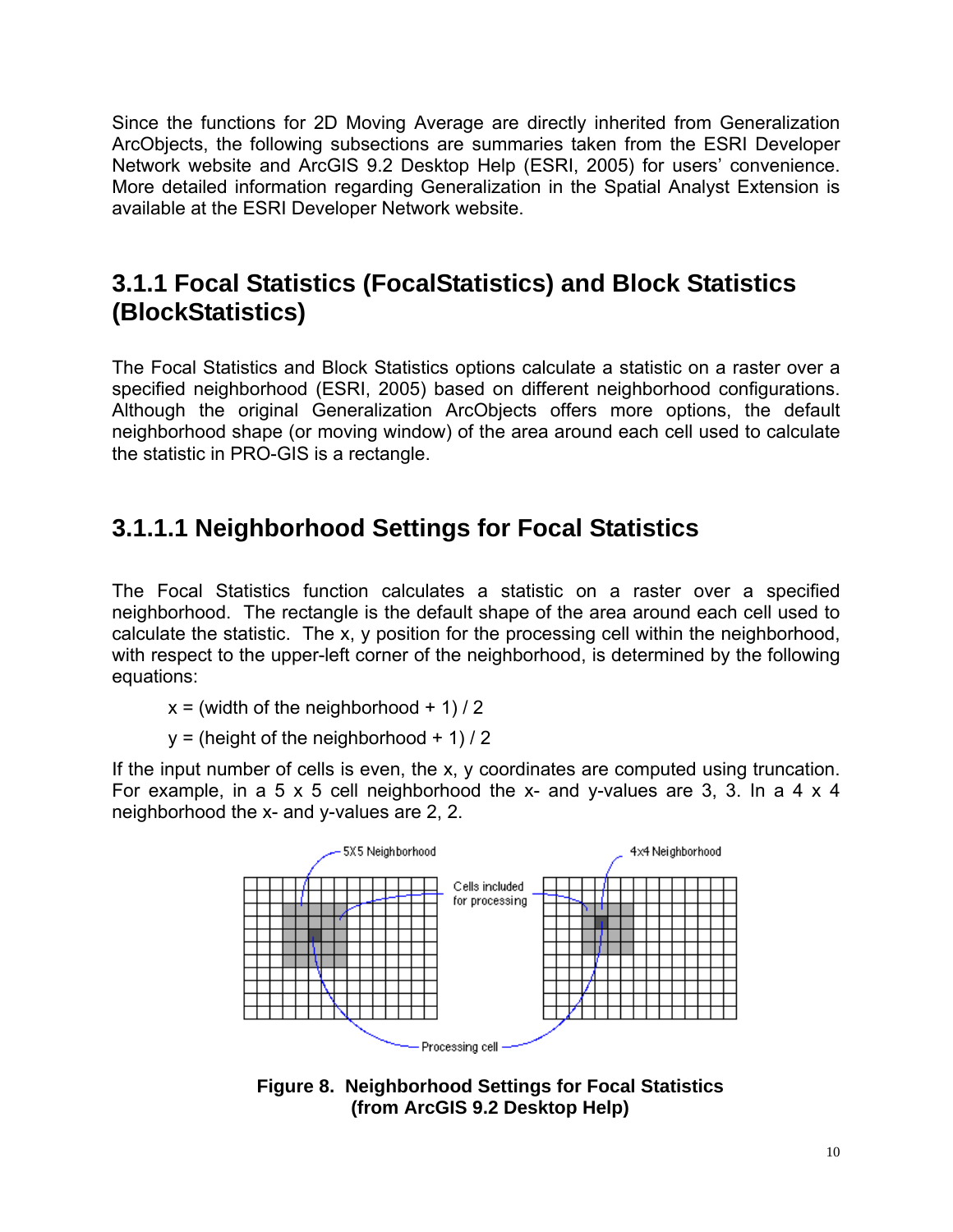# **3.1.1.2 Neighborhood Settings for Block Statistics**

With the Block Statistics function, values are calculated for a fixed set of nonoverlapping windows or neighborhoods. The resultant value for an individual neighborhood is assigned to all cell locations contained in the rectangle of the specified neighborhood. The block function partitions the remaining area of the raster into defined blocks (no blocks can overlap). It calculates the output value for each neighborhood of each block. The resultant values are assigned to every cell location in the corresponding output block.



**Figure 9. Neighborhood Settings for Block Statistics (from ArcGIS 9.2 Desktop Help)**

## **3.1.1.3 Differences between Focal Statistics and Block Statistics**

The neighborhoods in the block statistics function do not overlap, while the neighborhoods in the focal statistics function are based around a processing cell and always overlap. In a block function, a block of cells corresponding to the minimum bounding rectangle of a neighborhood receives the resultant value, while in a focal function only the processing cell receives the resultant value.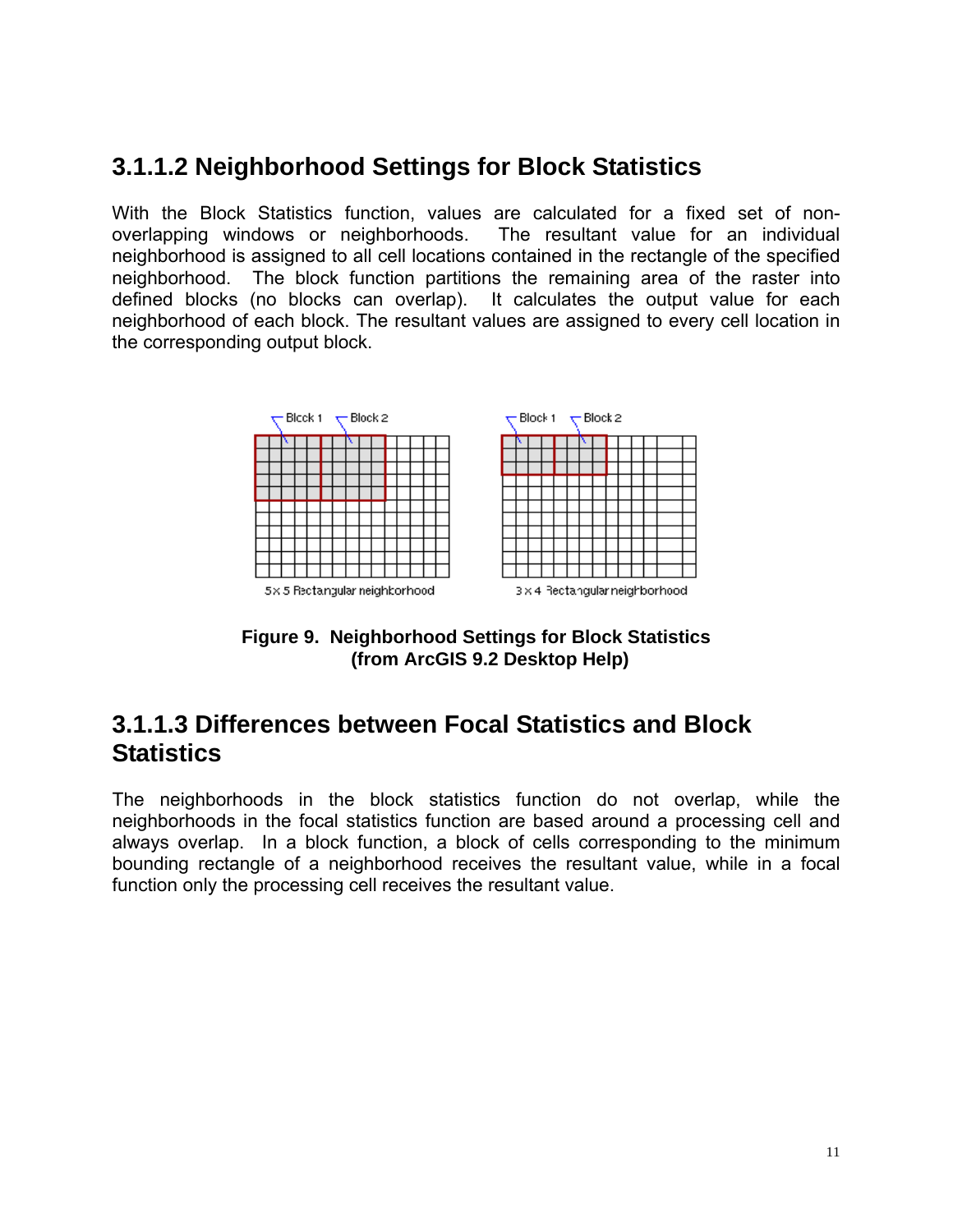

### **Figure 10. Differences between the block function and the focal function (from ArcGIS 9.2 Desktop Help)**

# **3.1.2 Functions and formats for statistical calculations**

The choices of statistical calculations for both Focal Statistics and Block Statistics include the following: Majority, Maximum, Median, Minimum, Minority, Range, STD and Variety.

#### **Majority**

- Majority calculates the majority value (the value that occurs most often) of the cells in the neighborhood
- If the input raster contains integers, the values on the output raster will be integers. If the values on the input are floating point, the values on the output will be floating point.
- When there is more than one majority value within a neighborhood, the processing cell location will result "No Data" on the output.

#### **Maximum**

- Maximum calculates the maximum value (the largest value) of the cells in the neighborhood.
- If the input raster contains integers, then the values on the output raster will be integers. If the values on the input are floating point, the values on the output will be floating point.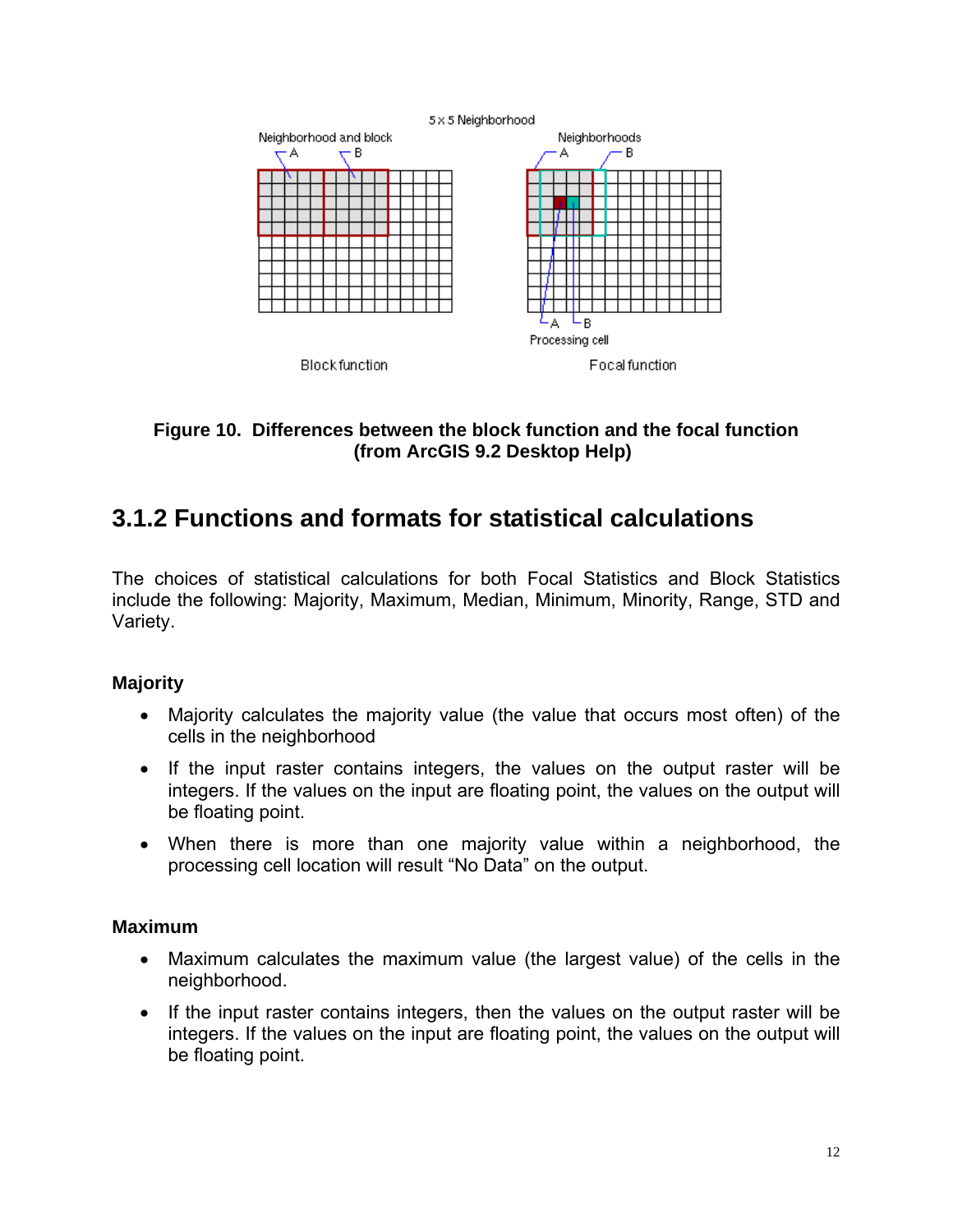### **Median**

- Median calculates the median value of the cells in the neighborhood.
- If the input raster contains integers, the values on the output raster will be integers. If the values on the input are floating point, the values on the output will be floating point.
- When the number of the valid cell values in the neighborhood is odd, the median value is calculated by ranking the values and then selecting the middle value. If the number of values in a neighborhood is even, the values will be ranked and the middle two values will be averaged.

### **Minimum**

- Minimum calculates the minimum value (the smallest value) of the cells in the neighborhood.
- If the input raster contains integers, the values on the output raster will be integers. If the values on the input are floating point, the values on the output will be floating point.

### **Minority**

- Minority calculates the minority value (the value that occurs least often) of the cells in the neighborhood.
- If the input raster contains integers, the values on the output raster will be integers. If the values on the input are floating point, the values on the output will be floating point.
- When there is more than one minority value within a neighborhood, the processing cell location will result "No Data" on the output.

### **Range**

- Range calculates the range (the difference between the largest and the smallest values) of the cells in the neighborhood
- If the input raster contains integers, the values on the output raster will be integers. If the values on the input are floating point, the values on the output will be floating point.
- The values for each cell location on the output grid are determined on a cell-bycell basis by applying the simple formula:

Focal Range = Focal Maximum – Focal Minimum

### **Standard Deviation (STD)**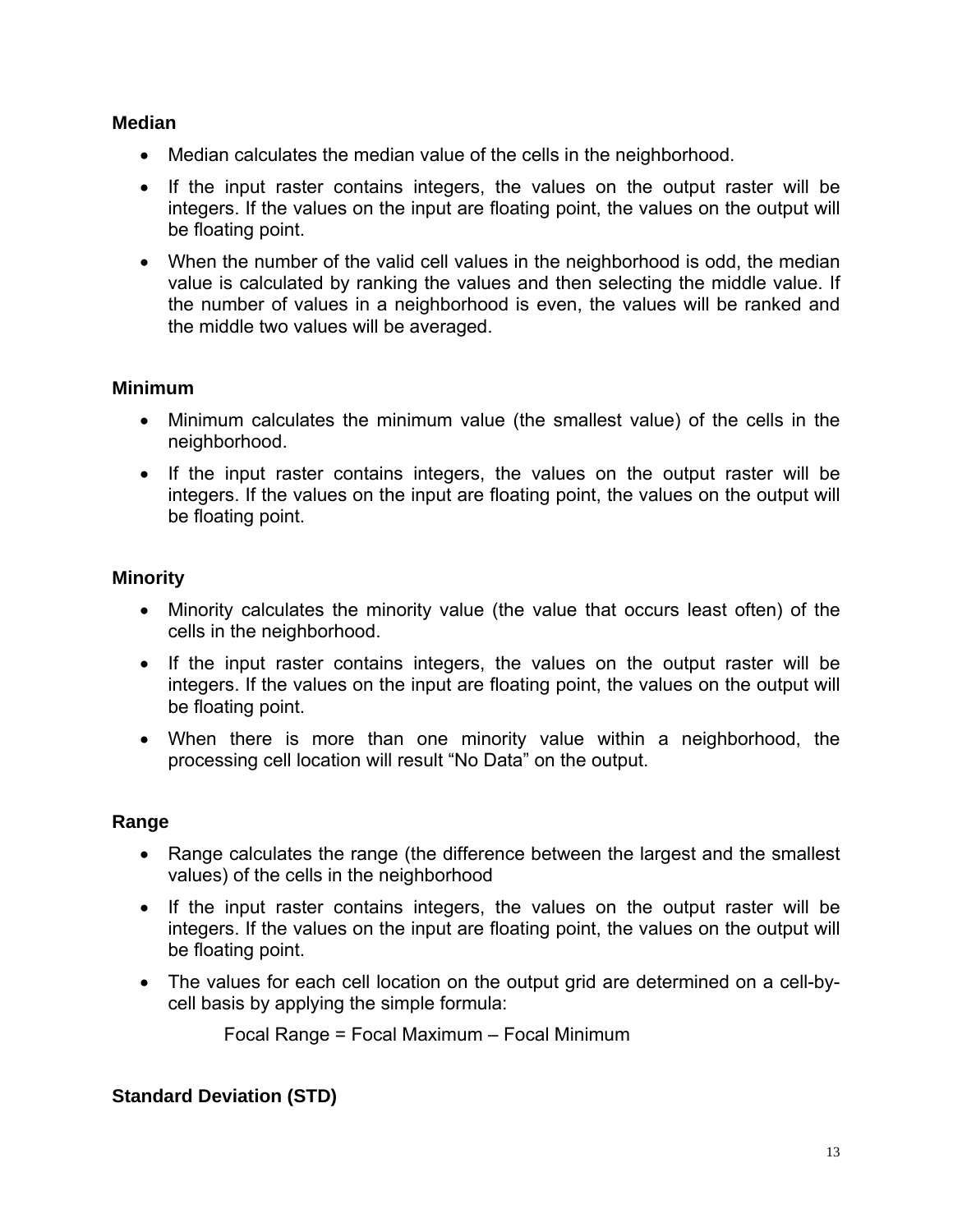- STD calculates the standard deviation of the cells in the neighborhood.
- The output raster will always be in the form of floating points.

**Variety** 

- Variety calculates the variety (the number of unique values) of the cells in the neighborhood.
- The output raster will always be in integer form.

# **3.2 Normalization**

Normal score transformation is provided in PRO-GIS as an option for transforming input data with significantly asymmetric distribution to a normal distribution. The normal score transformation is helpful in reducing the skewness and may provide a clearer result. The following explanation is summarized from Deutsch and Journel (1998) for convenience. For more complete information, please read this reference directly. The Normalization function will demonstrate the capability of PRO-GIS to utilize existing codes for traditional algorithms as mentioned at the beginning of Chapter 3.

According to Deutsch and Journel (1998), the original z-data are first transformed into yvalues with a standard normal histogram. The transform  $y = \phi(z)$  identifies the cumulative probability corresponding to the Z and Y p-quantiles:

$$
F_Y(y_p) = F_Z(z_p) = p, \forall p \in [0,1] \qquad hence
$$

 $y = F_Y^{-1}(F_Z(z))$ 

*with*  $F_Y^{-1}$ *(.) being the inverse cumulative distribution function (CDF) or quantile function.* 

If Y is standard normal with CDF  $F_Y(y) = G(y)$ , the transform  $G^{-1}(F_Z(.))$  is the normal score transform.

In practice, the n z-sample data are ordered in increasing value:  $z^{(1)} \leq z^{(2)} \leq ... \leq z^{(n)}$ . The cumulative frequency corresponding to the  $k_{th}$  largest z datum is  $F_z(z^{(k)}) = k/n$ .

Then the normal score transform of  $z^{(k)}$  is the k/n quantile of the standard normal CDF, i.e.,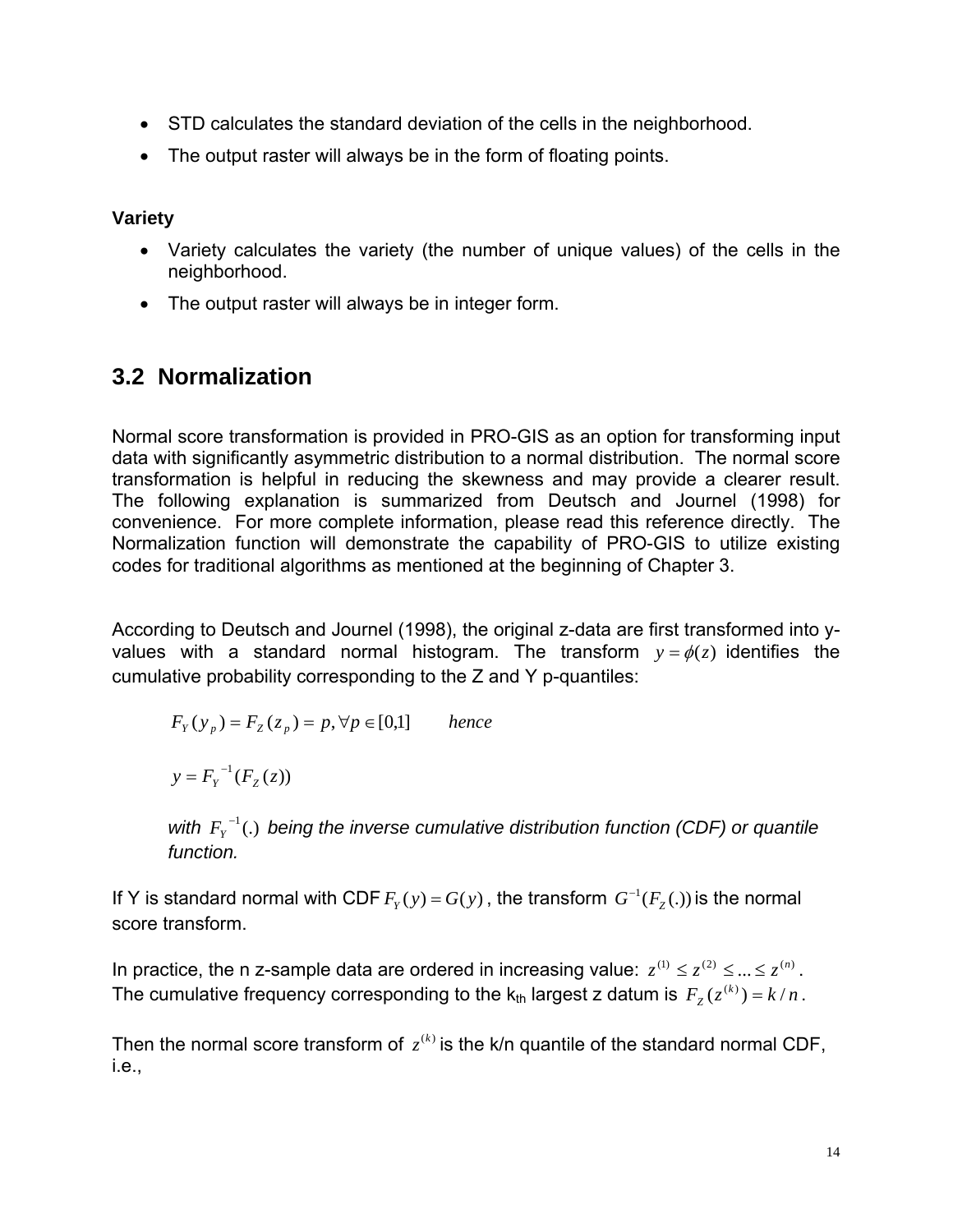$$
y^{(k)}=G^{-1}(k/n)
$$

Generally the above solution may be sensitive to the sample size and is not flexible to model the distribution tails. To avoid the problem of sensitivity to sample size, the cumulative probability of each data is reset to the average between its cumulative probability and that of the next lowest datum.

For example, if  $c_i$  is the cumulative probability with the  $i_{th}$  largest data value

$$
z_i (c_i = \sum_{j=1}^i p_j),
$$
 the normal score transform  $y_i$  with  $z_i$  is calculated as

$$
y_i = G^{-1}(\frac{c_i + c_{i-1}}{2})
$$

with  $G(y)$  being the standard normal CDF and  $c_0 = 0$ .

The normalization function in PRO-GIS was implanted based on the FORTRAN code nscore.f, in GSLIB (Deutsch and Journel, 1998). The default parameters for numerical computation suggested by Deutsch and Journel (1998) were used and no weight for declustering was applied for *Fz* computation.

# **3.3 TV+L<sup>1</sup> Low Pass Filter (TVL1)**

An advanced image-processing algorithm,  $TV+L^1$  which stands for Total Variation Regularized  $L^1$  Function Approximation (Chan and Esedoglu, 2005), is incorporated in PRO-GIS. TV+L<sup>1</sup> minimizes the total variation of the image subject to an L<sup>1</sup>-norm fidelity term. The main advantages of this algorithm include the well known edgepreserving capacity, simplicity of parameter selection, minimal signal distortion and the flexibility to extract variable degrees of spatial details (Chen et al, 2006). This recently developed image-processing algorithm has been applied in several advanced patternrecognition applications (Chen et al, 2006; Yin et al., 2005), including a current study for identifying human brain anomalies in MRI (Magnetic Resonance Imaging) scans.  $TV+L<sup>1</sup>$  includes a high-pass filter for extracting detail features and a low-pass filter for removing noise and identifying the overall pattern. Only the low-pass filter  $TV+L^1$  was implanted in PRO-GIS. Use of this algorithm illustrates the ability to incorporate other algorithms in PRO-GIS as mentioned at the beginning of Chapter 3.

The  $TV+L<sup>1</sup>$  Low Pass Filter (TVL1) requires two parameters: Lambda and Max Iterations.

• Lambda  $(\lambda)$  is the Lagrange multiplier. The determination of lambda is based on the radius of the pattern desired. For a2D image, λ=2/r.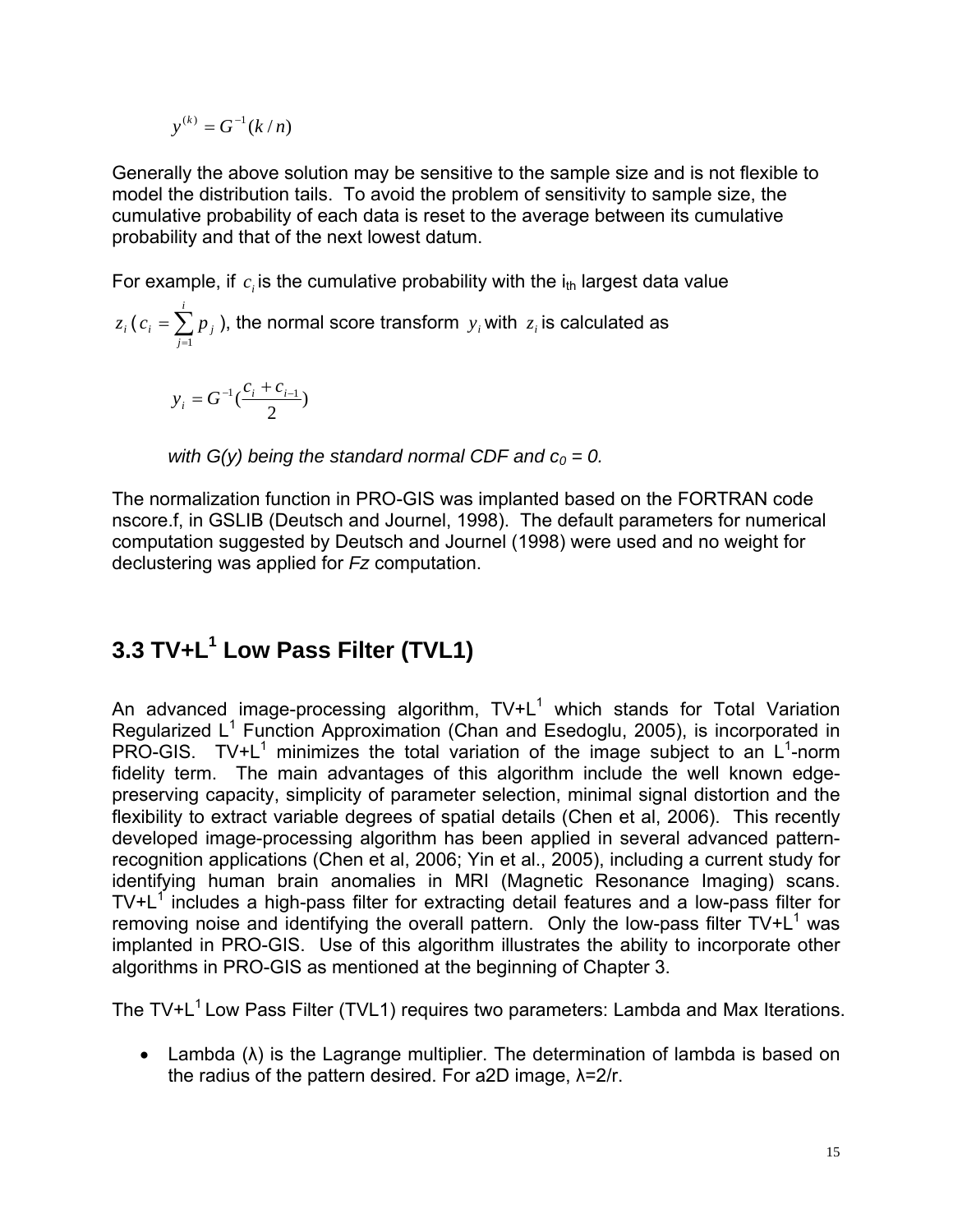• Max Iterations is the stop condition of maximum iteration in computation.

In the TV-based framework, an image *f* is modeled as the sum of image pattern *u* (lowpass signal) and texture *v* (high pass signal), where *f, u* and *v* are defined as functions in appropriate spaces. Pattern *u* contains background hues and significant boundaries, specifically the large-scale spatial patterns identified in PRO-GIS. The rest of the image *v,* which is texture characterized by small-scale oscillation patterns, is not utilized in PRO-GIS since noise and small artifacts are included.

Since pattern *u* is more regular than texture *v,* we can obtain *u* by minimizing the irregularity measure while being close to *f* with respect to a fidelity (distance) measure (Yin et al., 2005). The TV+L<sup>1</sup> model was formulated by Chan and Esedoglu (2005) as

$$
\min_{\Omega} \left\| \nabla u(x) \middle| dx \right\|_{L^1} \leq \sigma
$$

*where* Ω *is the image domain, and functions f and u are defined on* Ω *.*  **•** denotes the dual norm of total variation

Since the formula above is a convex optimization problem, it can be formulated as

$$
\min_{\Omega} \iint_{\Omega} \left| \nabla u(x) \right| + \lambda \left| f(x) - u(x) \right| dx
$$

*where* λ *is the Lagrange multiplier.* 

The first integral is the regularization term, which disfavors oscillations and is responsible for the elimination of noise in noisy images. The second integral is the  $L<sup>1</sup>$ norm fidelity term, which encourages the solution *u(x)* being sought close to *f(x).*

The TV+L1 model keeps the sharp object edges in *u* because minimizing the TV regularization term penalizes all intensity variations in a uniform way. Thus the decomposition is dependent only on the scale of the pattern (the geometric features) but is independent of the intensity of the pattern (the contrast of image features) (Chan and Esedoglu, 2005).

The value of Lambda can be modified with a positive number less than 1.0. Usually, the smaller value of Lambda will produce a smoother image. The Max Iterations is generally 200 or greater for a larger map. The PRO-GIS default values of Lambda and Max Iterations are 0.1 and 200, respectively. If the data structure is distributed asymmetrically with a few extreme values, the result of TVL1 may look unreasonable. This problem might be compensated by activating the checkbox of "Including Normalization and Back Transformation" (see the "Normalization and Back Transformation" section below for more information) prior to saving the TVL1 result.

The value selection of Lambda is based on the user's need. In most cases, the higher lambda will enable TVL1 to catch more detailed signals (and noise) from the input image. Therefore, the output of TVL1 should be similar to the input image if lambda is 0.99. Higher values of Max Iterations will require more computation time and generally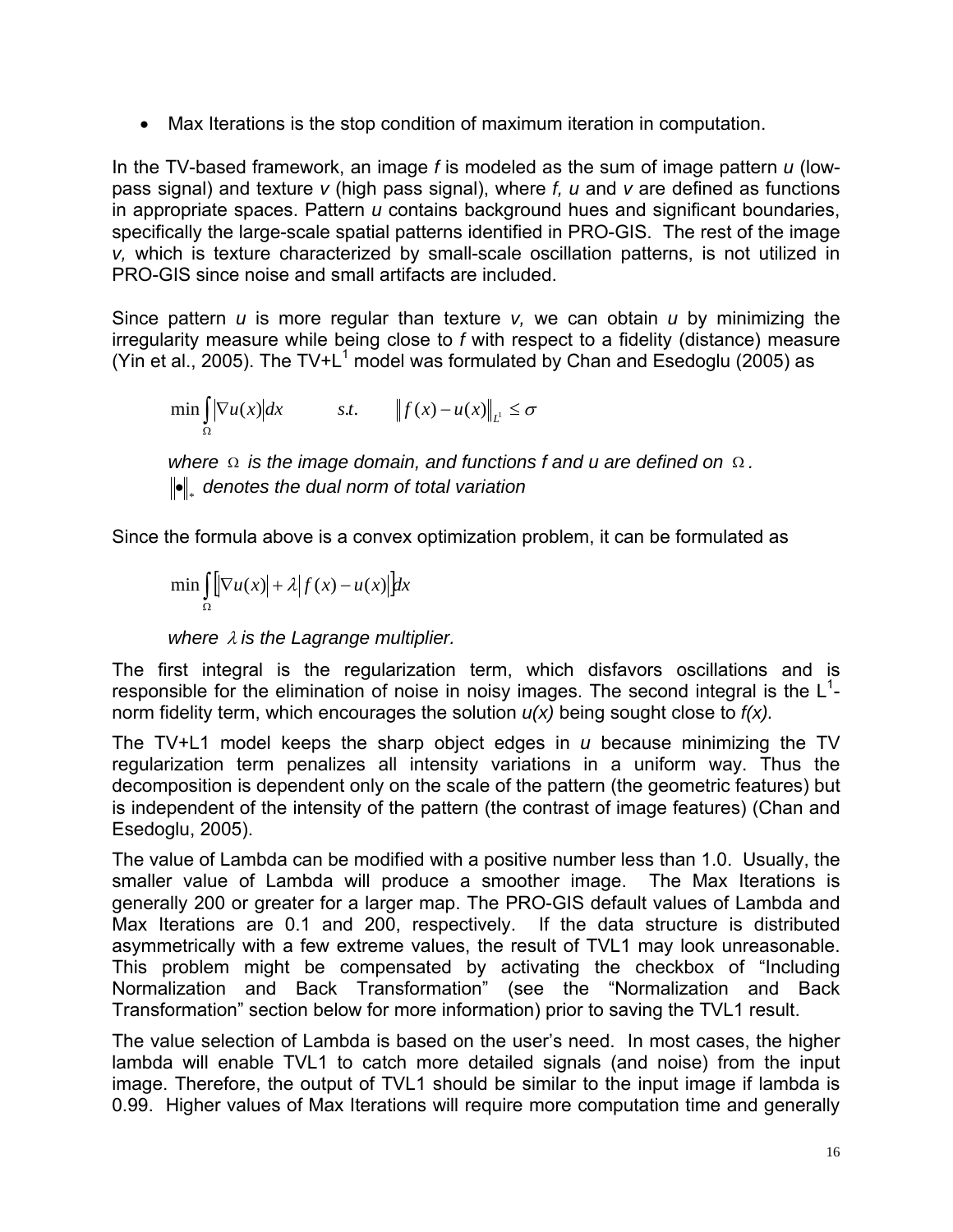will generate a more accurate result. If two different iteration numbers with the same lambda generate the same image, it is an indication that the smaller iteration number should be sufficient.

### **Normalization and Back Transformation Option**

If the checkbox for "Include Normalization and Back Transformation" is activated in the TVL1 option, the original data will be transformed into normal score (section 3.2) and then processed by the  $TV+L^1$  low-pass filter and then back-transformed to the original range. Therefore, the resultant data range will be the same scale as the original data range.

Deutsch and Journel (1998) showed the back transformation  $z_i$  of the standard normal deviate  $y_i$  is given by

 $z_i = F^{-1}(G(y_i))$ 

*where F(z) is the CDF of the original data (section 3.2)* 

Usually, the value  $G(y_i)$  will not correspond exactly to an original sample CDF value *F*; therefore, some linear interpolation between the original sample values or extrapolation beyond the smallest and largest z-value may be required if the scaling issue is significant.

The normalization and back transformation functions in PRO-GIS are based on the FORTRAN codes nscore.f and backtran.f in GSLIB (Deutsch and Journel, 1998), and the default parameters are used for numerical computation. These functions in PRO-GIS exclude weights for declustering, which means equal weight is used for calculating *Fz* (same as section 3.2).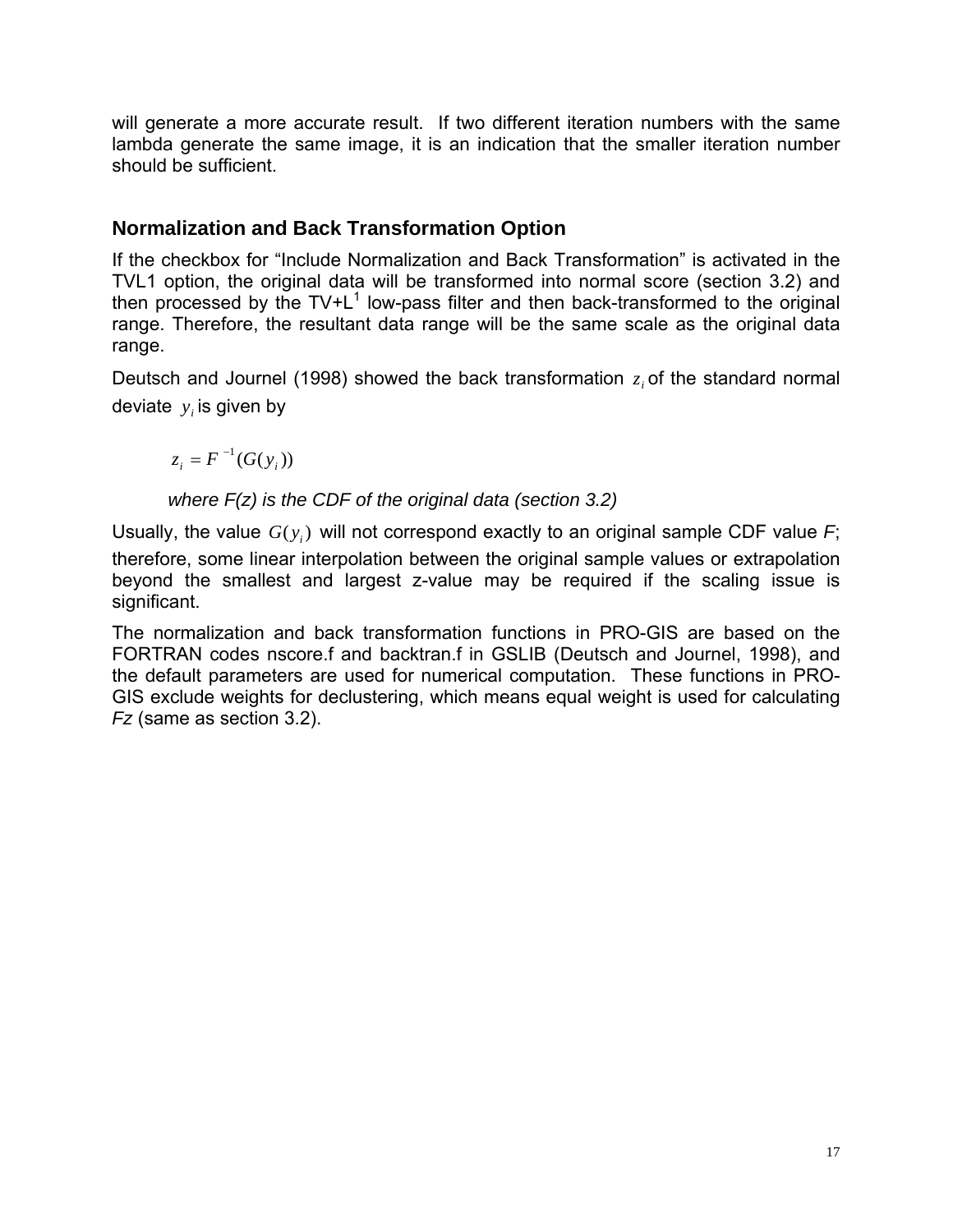# **Chapter 4 Groundwater Recharge And Discharge Estimator for GIS (GRADE-GIS)**

PRO-GIS provides generic pattern recognition functions that can be used for a wide variety of purposes, including but not limited to groundwater recharge and discharge pattern recognition. GRADE-GIS is a user-friendly interface for estimating groundwater recharge and discharge based on the mass balance concept of Stoertz and Bradbury (1989). Lin and Anderson (2003) discussed the concept of coupling the mass balance method and the image processing approach for more advanced groundwater recharge and discharge estimation. PRO-GIS and GRADE-GIS are individual programs and can be used independently. To facilitate compatibility, output from GRADE-GIS is formatted correctly for use in PRO-GIS as shown in the example case (see Appendix).

### **4.1 Graphical User Interface**

The GRADE-GIS GUI (Figure 11) is activated by clicking the button  $\mathbb{R}$  from the ArcMap tool bar, which is installed as shown in Step 4 of section 2.1. Three input raster files of hydraulic conductivity, water table and bedrock elevation must be selected from

the dropdown list, or the user can click on "Browse"  $\boxed{\phantom{a}^{\phantom{\dagger}}\phantom{a}}$  to select the raster files from file directories. The coordinate projections, grid size and grid number of the three input raster files must be synchronized prior to processing in GRADE-GIS. The result raster will appear after the "Save" button is clicked. If the "Cancel" button is clicked, the GRADE-GIS GUI will be terminated without performing any calculations.

After GRADE-GIS processes, the result files can be saved to the default output directory (C:\) or to a user-specified directory. The user-specified directory must exist before saving the result raster file because PRO-GRADE is not capable of generating new folders. The GRADE-GIS GUI is designed terminate after the result raster file is saved to the specified directory successfully. The GRADE-GIS interface will not overwrite the existing file; therefore, the user needs to create a new output raster name in the specified directory in order to prevent an error message ("output file already exists").

In GRADE-GIS, the user can specify the minimum saturated thickness as equal to or greater than 0.0. For more discussion of the minimum saturated thickness, please see assumption 3 in the section 4.2.

### **4.2 Methodology**

GRADE-GIS provides groundwater recharge and discharge estimations in steady state and two-dimensional aquifers based on the mass balance approach of Stoertz and Bradbury (1989).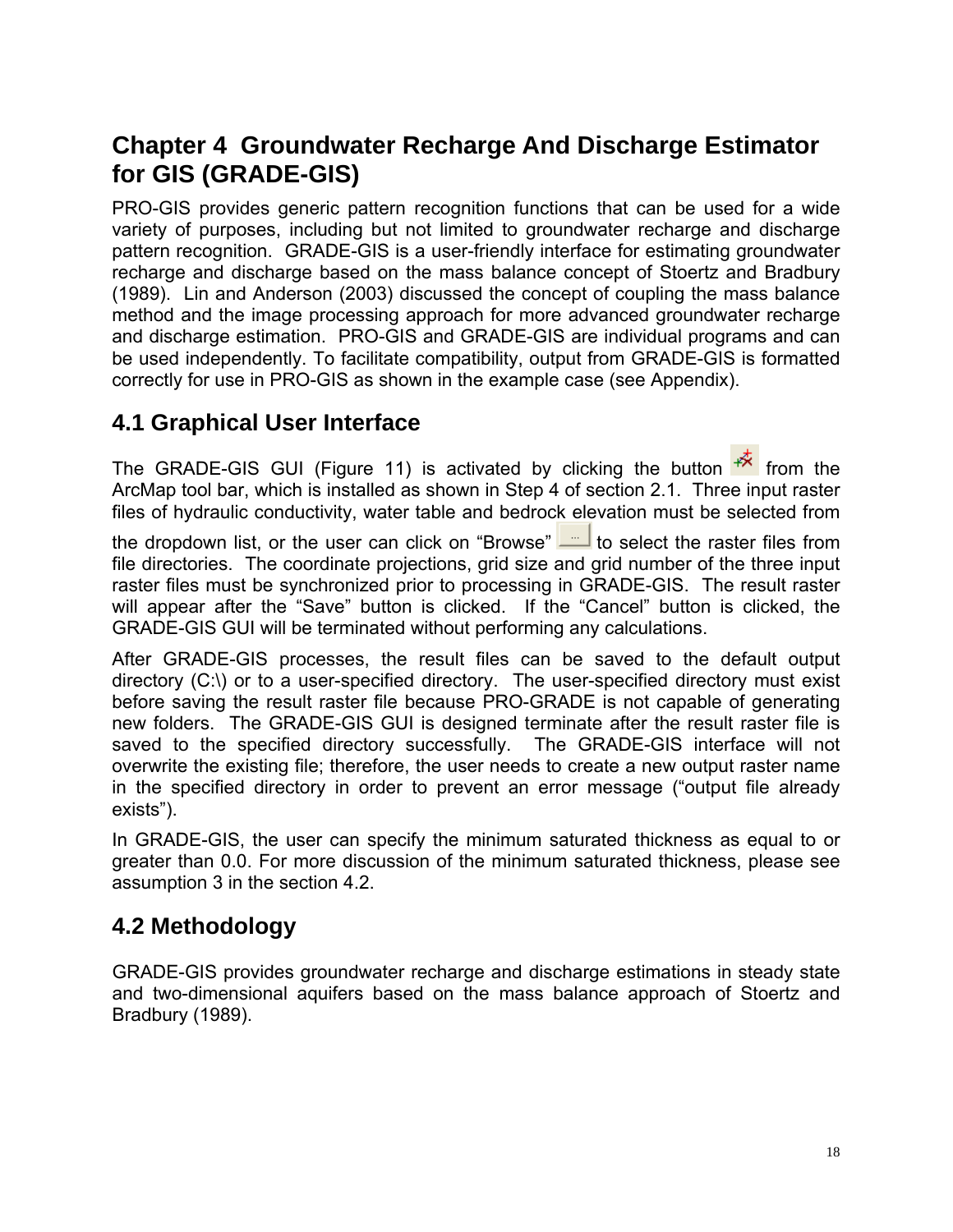

**Figure 11. The GRADE-GIS interface** 



There are three assumptions in the GRADE-GIS computation:

1. The groundwater system has horizontal two-dimensional flow under steady-state conditions in the aquifer with isotropic hydraulic conductivities.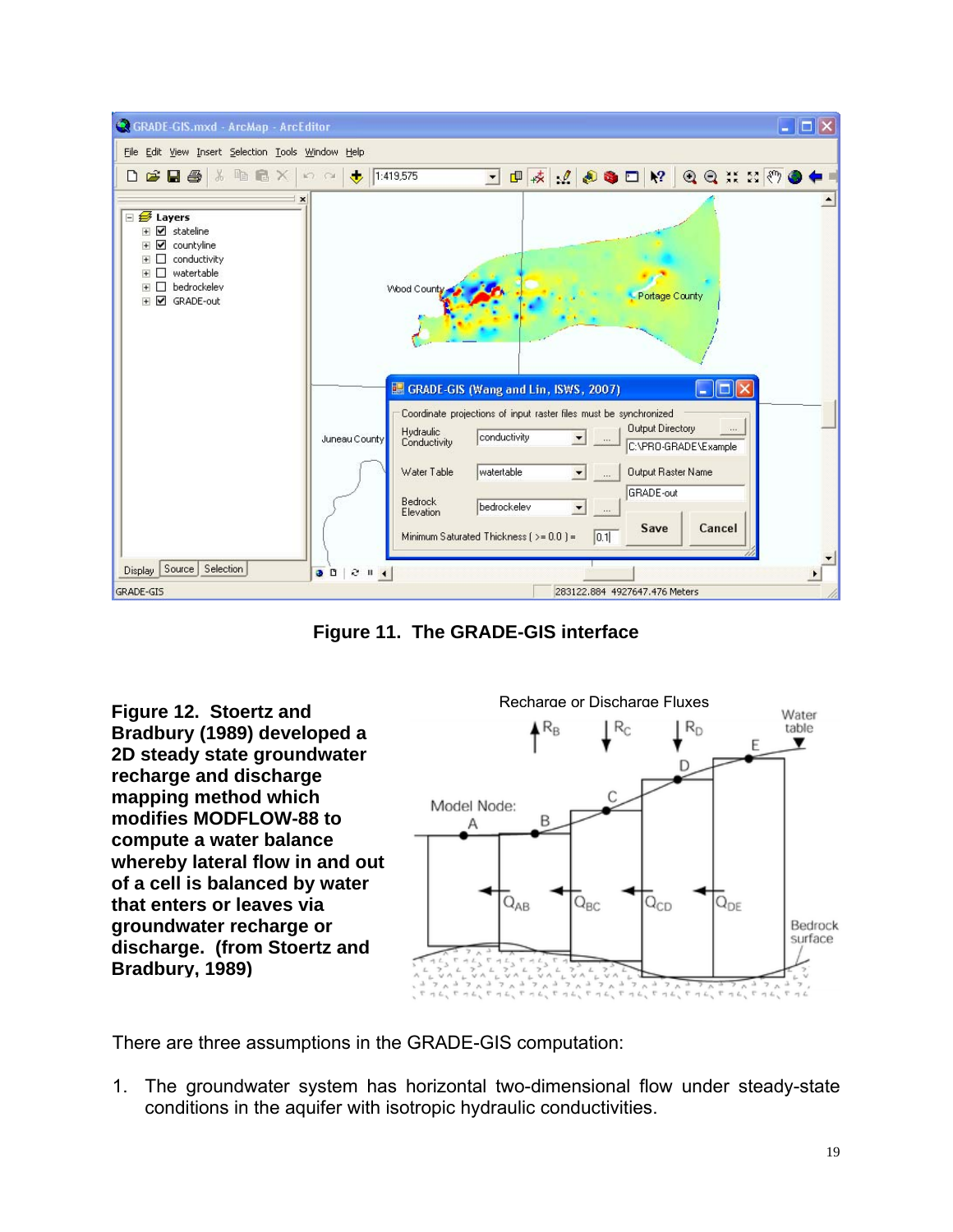- 2. There are no source and sink terms except recharge and discharge (i.e., recharge and discharge are the lump sums for all source and sink terms).
- 3. The water table is always higher than the bottom elevation. If the water table is less than or equal to the sum of the bottom elevation and the minimum saturated thickness, the cell is considered an inactive cell (NoData value in ArcGIS) and will be excluded from computation.
- 4. The resultant recharge and discharge raster cells will have NoData values for the cells that have NoData values in any of the input raster files.



**Figure 13. Grid orientation and notation for numerical computation** 

As shown in Figure 13, if all the grids have the same size (which is required for the raster file), for every grid(i,j)

$$
Q_{in} = -R_{i,j} \bullet \Delta x_{i,j} \bullet \Delta y_{i,j}
$$
\n
$$
Q_{in} = \frac{dh}{dl} \bullet K \bullet A = Q_{in\_west} + Q_{in\_east} + Q_{in\_north} + Q_{in\_south}
$$
\n
$$
Q_{in\_west} = \frac{h_{i-1,j} - h_{i,j}}{\Delta x_{i-1/2,j}} \bullet K_{i-1/2,j} \bullet b_{i-1/2,j} \bullet \Delta y_{i,j} = \frac{h_{i-1,j} - h_{i,j}}{\Delta x_{i-1/2,j}} \bullet T_{i-1/2,j} \bullet \Delta y_{i,j}
$$
\n
$$
Q_{in\_east} = \frac{h_{i+1,j} - h_{i,j}}{\Delta x_{i+1/2,j}} \bullet K_{i+1/2,j} \bullet b_{i+1/2,j} \bullet \Delta y_{i,j} = \frac{h_{i+1,j} - h_{i,j}}{\Delta x_{i+1/2,j}} \bullet T_{i+1/2,j} \bullet \Delta y_{i,j}
$$
\n
$$
Q_{in\_north} = \frac{h_{i,j+1} - h_{i,j}}{\Delta y_{i,j+1/2}} \bullet K_{i,j+1/2} \bullet b_{i,j+1/2} \bullet \Delta x_{i,j} = \frac{h_{i,j+1} - h_{i,j}}{\Delta y_{i,j+1/2}} \bullet T_{i,j+1/2} \bullet \Delta x_{i,j}
$$
\n
$$
Q_{in\_south} = \frac{h_{i,j-1} - h_{i,j}}{\Delta y_{i,j-1/2}} \bullet K_{i,j-1/2} \bullet b_{i,j-1/2} \bullet \Delta x_{i,j} = \frac{h_{i,j-1} - h_{i,j}}{\Delta y_{i,j-1/2}} \bullet T_{i,j-1/2} \bullet \Delta x_{i,j}
$$

where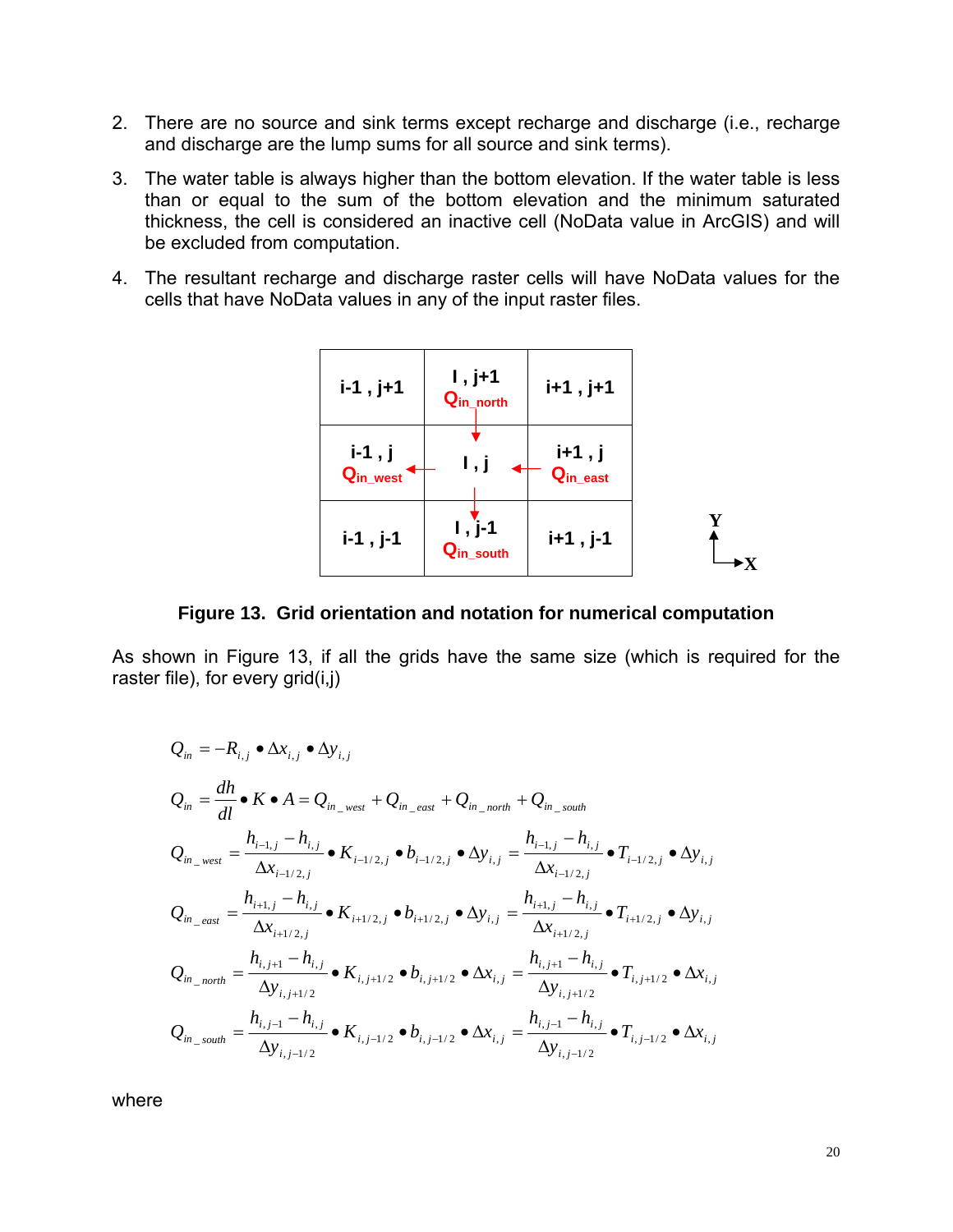$\Delta x_{i,j}$  and  $\Delta y_{i,j}$  are horizontal cell dimensions [I];

 $\Delta x_{i,j}$  and  $\Delta y_{i,j}$  with ±1/2 in i and j notations are the lengths between centers of cell (i,j) and its four adjacent cells [l];

 $R_{i,j}$  is recharge / discharge rate of grid(i,j) [l/t];

 $h_{i,j}$  is the hydraulic head of grid(i,j) [I];

 $K_{i,i}$  is hydraulic conductivity of grid(i,j) [ $1/t$ ];

 $b_{i,j}$  is saturated thickness and equal to hydraulic head minus bottom elevation [I];

 $T_{i,j}$  is the transmissivity of grid(i,j),  $T_{i,j} = K_{i,j} \bullet b_{i,j}$  for unconfined aquifer [l<sup>2</sup>/t];

 $T_{i+1/2,j}$  is the harmonic mean of transmissivity between grid(i+1,j) and grid(i,j) [l<sup>2</sup>/t],

$$
\frac{1}{T_{i+1/2,j}} = \frac{\frac{1}{T_{i+1,j}} + \frac{1}{T_{i,j}}}{2}
$$
 which means  $T_{i+1/2,j} = \frac{2}{\frac{1}{K_{i+1,j} \cdot b_{i+1,j}}} + \frac{1}{K_{i,j} \cdot b_{i,j}}$ ;

If grid(i,j) is on the boundary, the flow rate from the neighboring inactive grid is equal to zero. For example, if the grid is located on the west boundary with i-1 = 0,  $Q_{in\_west} = 0$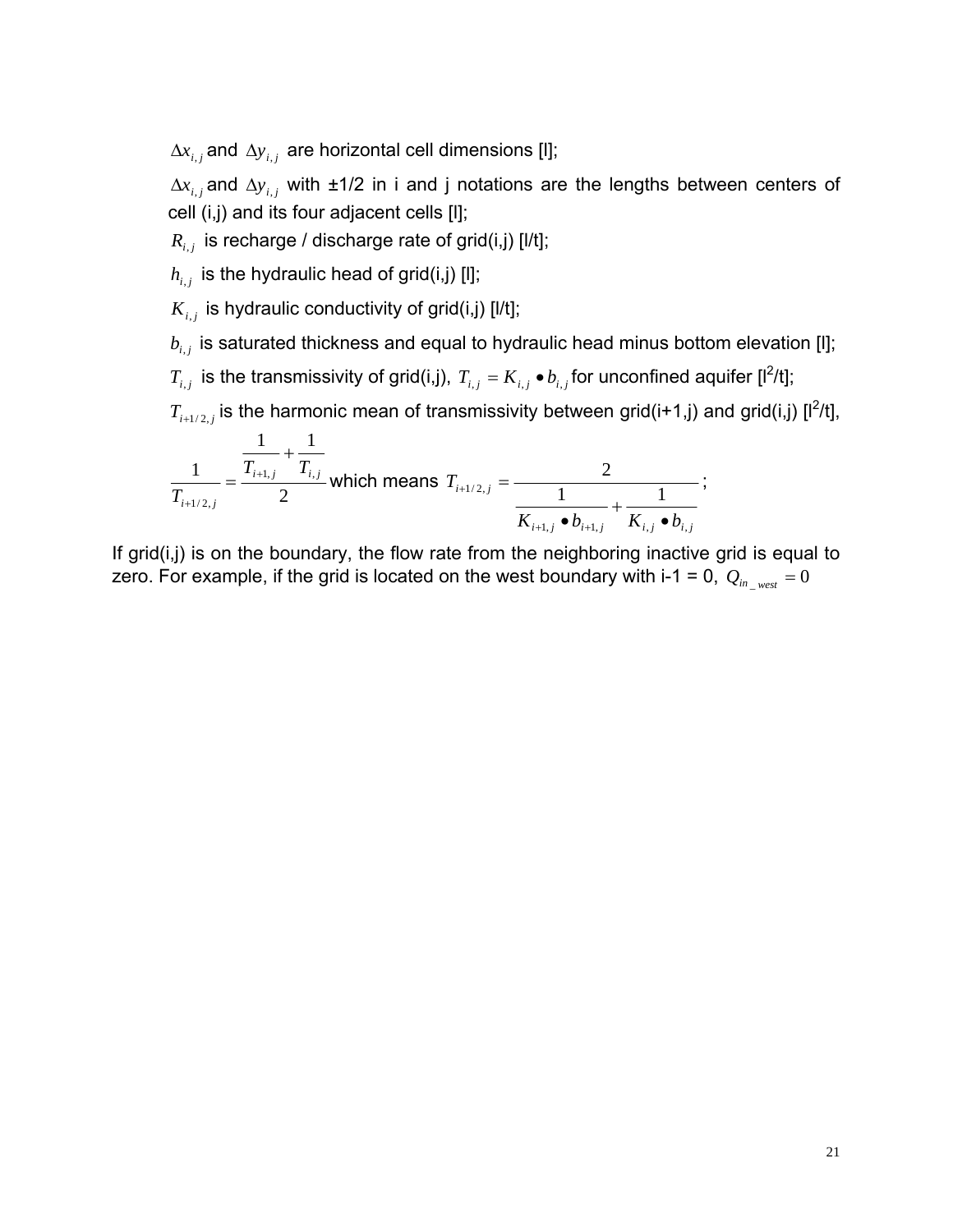# **Acknowledgements**

This project was sponsored by the U.S. Geological Survey and National Institutes for Water Resources, National Competitive Grants 104G. Data for the example case were provided by the US Geological Survey, Wisconsin Water Science Center, Middleton, Wisconsin; the Wisconsin Geological and Natural History Survey and the Central Wisconsin Groundwater Center of the University of Wisconsin – Extension. We appreciate the advice on incorporating  $TV+L^1$  from Dr. Chung-Hsien Huang and Dr. Terrence Chen in the Department of Electrical and Computer Engineering at the University of Illinois at Urbana-Champaign. We would like to thank Dr. Randall J. Hunt from the U.S. Geological Survey (WRD, Middleton, Wisconsin), Dr. Ming Ye from Florida State University and other beta testers for helping us to improve this software package.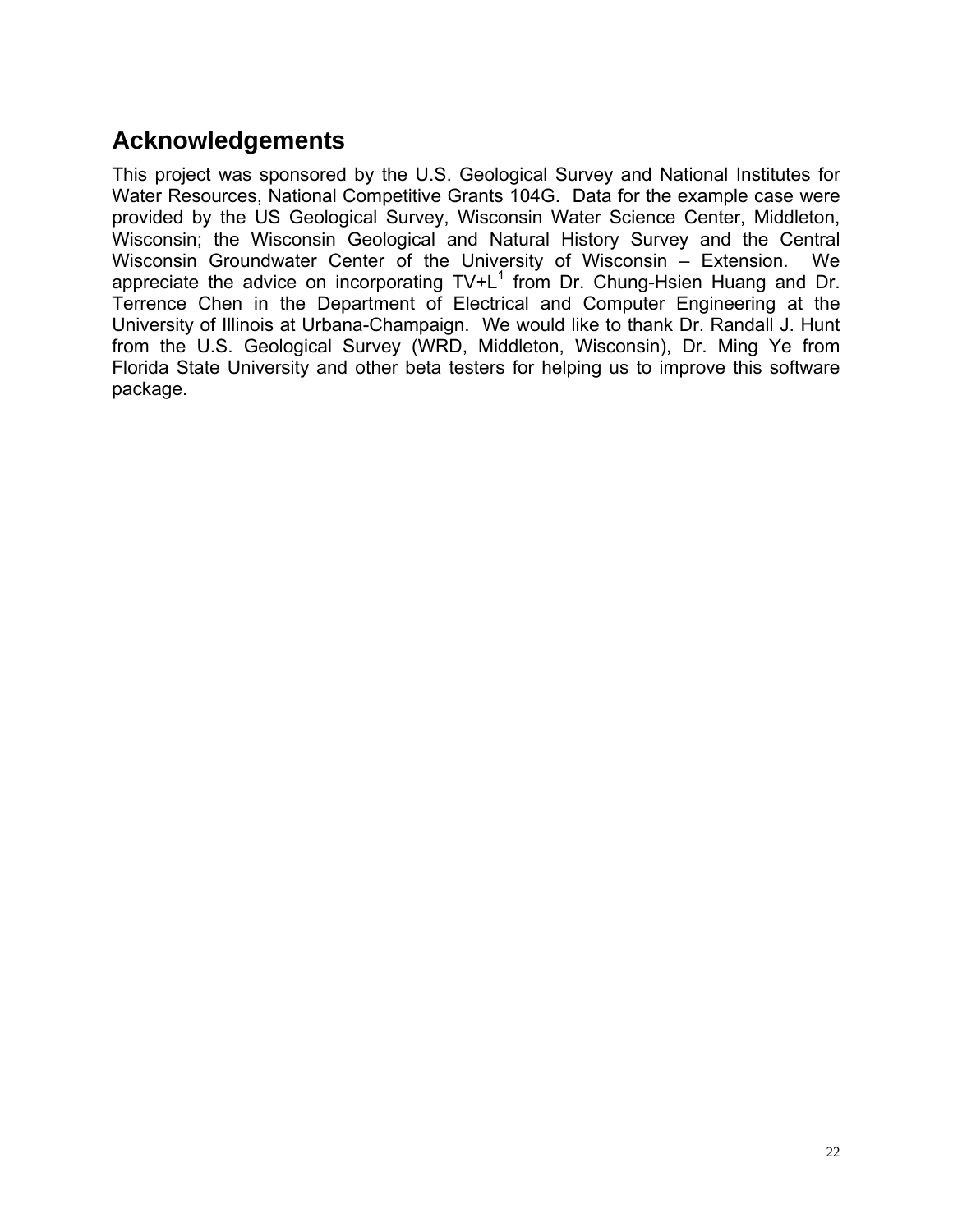## **References**

Chan, T. F. and Esedoglu, S. (2005), Aspects of total variation regularized  $L^1$  function approximation, SIAM Journal on Applied Mathematics, 65 (5): 1817-1837

Chen T., W. Yin, X.S. Zhou, D. Comaniciu, and T.S. Huang (2006), Total variation models for variable lighting face recognition, IEEE Transactions on Pattern Analysis and Machine Intelligence, 28( 9):1519-1524

Deutsch, C.V. and A.G. Journel. (1998), GSLIB Geostatistical Software Library and User's Guide. (2nd Edition) Oxford University Press

ESRI. (2005). ArcGIS 9.2 Desktop Help

ESRI Developer Network, Focal Statistics, http://edndoc.esri.com/arcobjects/9.2/NET/shared/geoprocessing/spatial\_analyst\_tools/f ocal\_statistics.htm, accessed 10/09/07

ESRI Developer Network, How Focal Statistics works, http://edndoc.esri.com/arcobjects/9.2/NET/shared/geoprocessing/spatial\_analyst\_tools/ how focal statistics works.htm, accessed 10/09/07

Yin W., T. Chen, X.S. Zhou, and A. Chakraborty (2005), Background correction for cDNA microarray images using the TV+L<sup>1</sup> model, Bioinformatics,  $21(10)$ : 2410-2416

Stoertz, M.W., and K.R. Bradbury (1989), Mapping recharge areas using a groundwater flow model – a case study, Ground Water, vol. 27, no. 2, p.p. 220-228.

Lin, Y-F., and M.P. Anderson (2003) A Digital Procedure for Ground Water Recharge and Discharge Pattern Recognition and Rate Estimation, Ground Water, vol. 41, no. 3, p.p. 306-315.